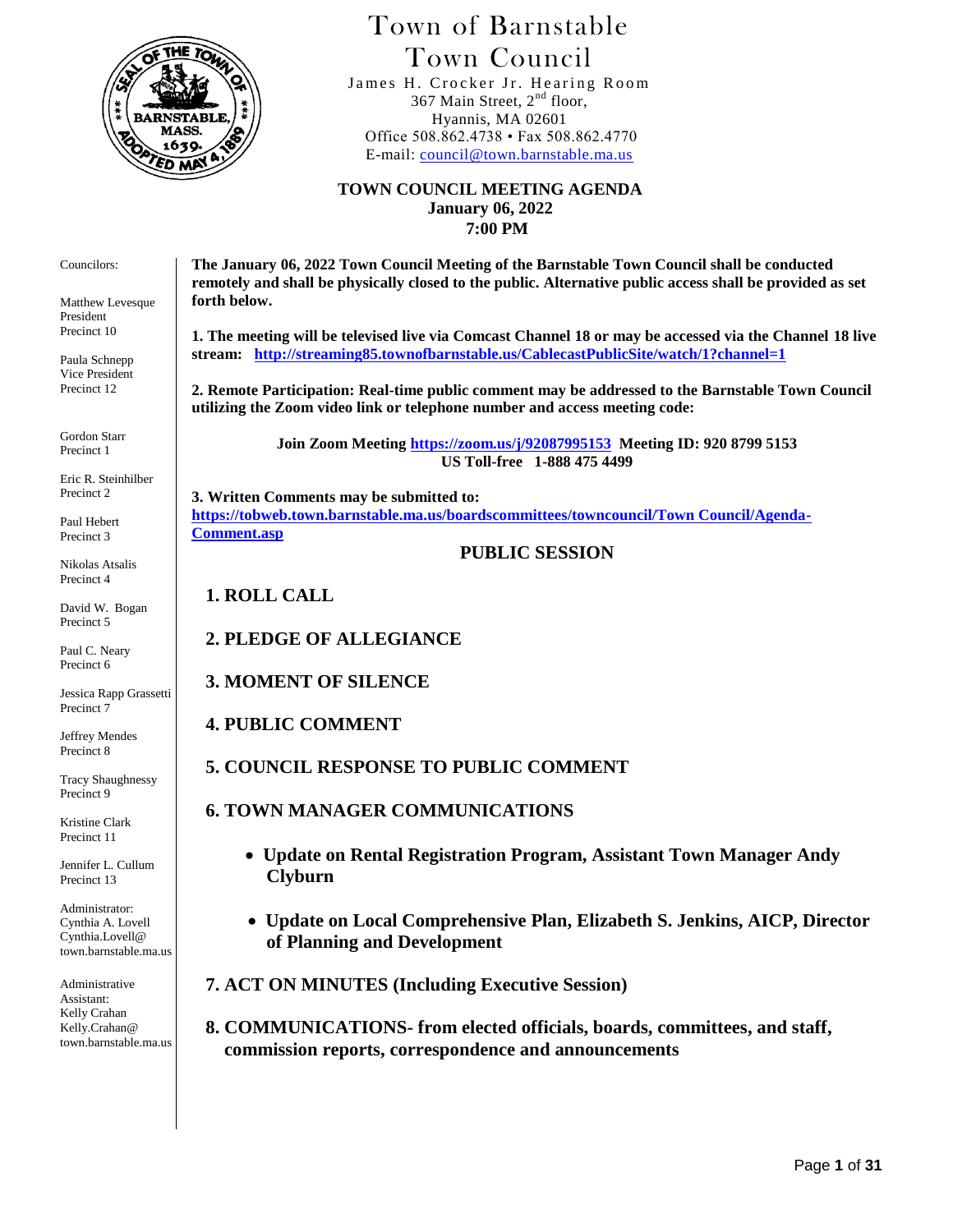#### Councilors:

Matthew Levesque President Precinct 10

Paula Schnepp Vice President Precinct 12

Gordon Starr Precinct 1

Eric R. Steinhilber Precinct 2

Paul Hebert Precinct 3

Nikolas Atsalis Precinct 4

David W. Bogan Precinct 5

Paul C. Neary Precinct 6

Jessica Rapp Grassetti Precinct 7

Jeffrey Mendes Precinct 8

Tracy Shaughnessy Precinct 9

Kristine Clark Precinct 11

Jennifer L. Cullum Precinct 13

Administrator: Cynthia A. Lovell Cynthia.Lovell@ town.barnstable.ma.us

Administrative Assistant: Kelly Crahan Kelly.Crahan@ town.barnstable.ma.us

- **A. Old Business**
- **B. New Business**

### **10. ADJOURNMENT**

 **9. ORDERS OF THE DAY**

#### **NEXT REGULAR MEETING: January 20, 2022**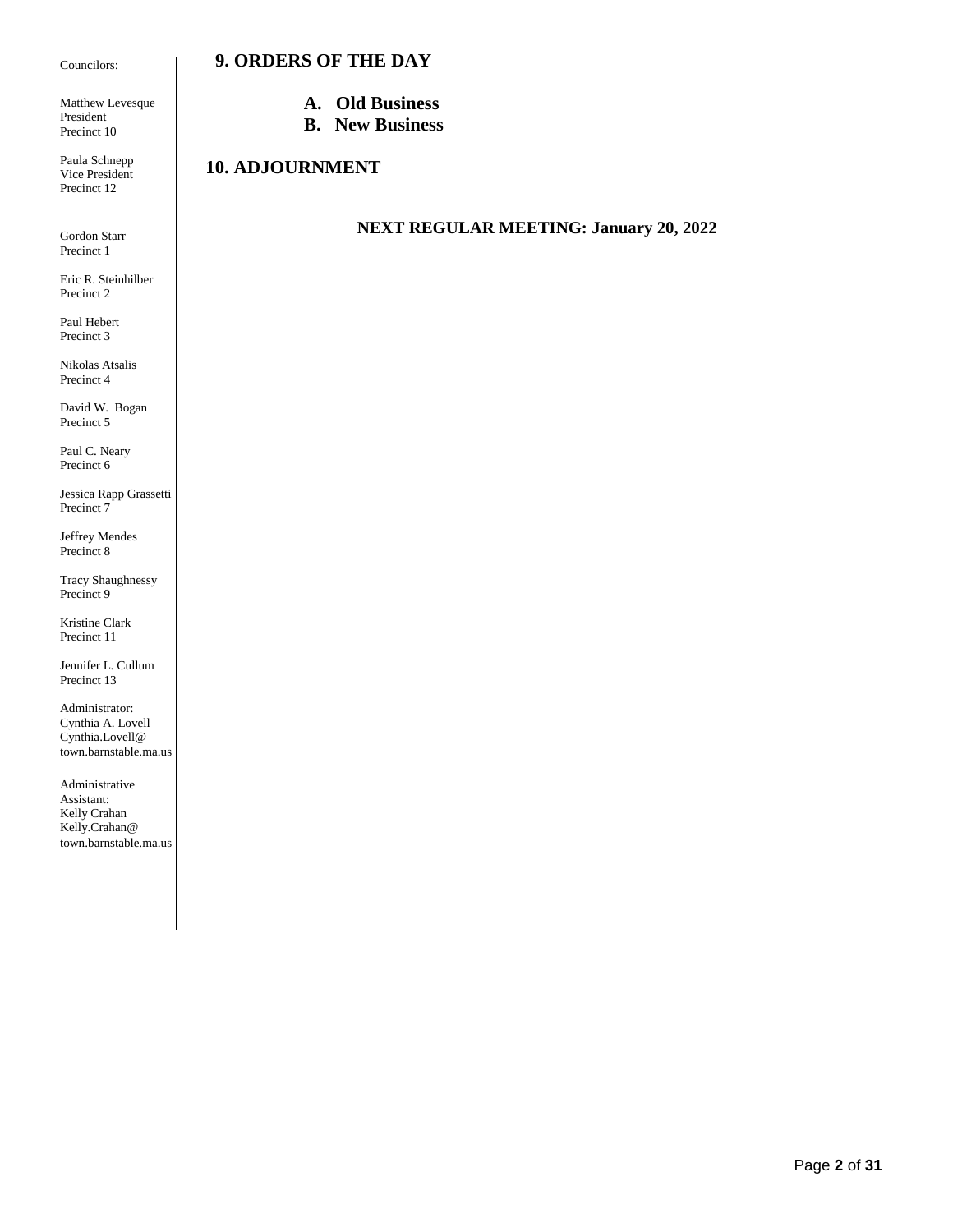**INDEX TITLE PAGE** 

## **A. OLD BUSINESS**

| 2022-059 | Order to approve Term of Contract for Barnstable Public Schools Food Service Management |
|----------|-----------------------------------------------------------------------------------------|
|          |                                                                                         |

**2022-063** Authorizing the Town Manager to execute a Regulatory Agreement between the Town of Barnstable and Lyon Investment Realty Trust for 80 Pearl Street, Hyannis, MA 0.94± acres, shown on Town of Barnstable Assessor's Map 326 as Parcel 008, and whose boundaries are shown on Land Court Plan 25652-A (the "Property") **(Public Hearing) (Roll Call 2/3 Full Council)**.....................................6-12

### **B. NEW BUSINESS**

| 2022-066 | Appropriation Order in the amount of \$214,240 for the purpose of funding the Hyannis Youth and<br>Community Center Enterprise Fund's Fiscal Year 2022 Operating Expense Budget (Refer to Public                                                                                                               |
|----------|----------------------------------------------------------------------------------------------------------------------------------------------------------------------------------------------------------------------------------------------------------------------------------------------------------------|
| 2022-067 | Authorization to expend a gift in the amount of \$2,500 from the Corson Family to support the<br>Barnstable Recreation Division's Friday Night Social Program (May be acted upon) (Roll Call                                                                                                                   |
| 2022-068 | Resolve designating the Assistant Town Manager to serve as the Appointing Authority for purposes<br>of G.L. Chapter 31, the State Civil Service Law, in matters in which the Town Manager has recused<br>himself or is otherwise unable to perform the duties of the Appointing Authority due to a Conflict of |
| 2022-069 | Authorizing the Town Manager to execute a major amendment to the original Regulatory Agreement<br>2019-03 between the Town of Barnstable and Airview, LLC for the properties located at 451 and 467                                                                                                            |
| 2022-070 | Resolve directing the Town Manager or his designee(s) to identify and undertake any steps needed<br>for the Town to continue to meet criteria 2, 3 and 4 of the Green Community Designation and                                                                                                                |
| 2022-071 | Approval of the Appointments to the Appointments Committee(May be acted upon)                                                                                                                                                                                                                                  |

Approve Minutes: December 16, 2021

**Please Note:** The lists of matters are those reasonably anticipated by the Council President which may be discussed at the meeting. Not all items listed may be discussed and other items not listed may be discussed to the extent permitted by law. It is possible that if it so votes, the Council may go into execute session. The Council may also act on items in an order other than as they appear on this agenda. Persons interested are advised that in the event any matter taken up at the meeting remains unfinished at the close of the meeting, it may be continued to a future meeting, and with proper notice.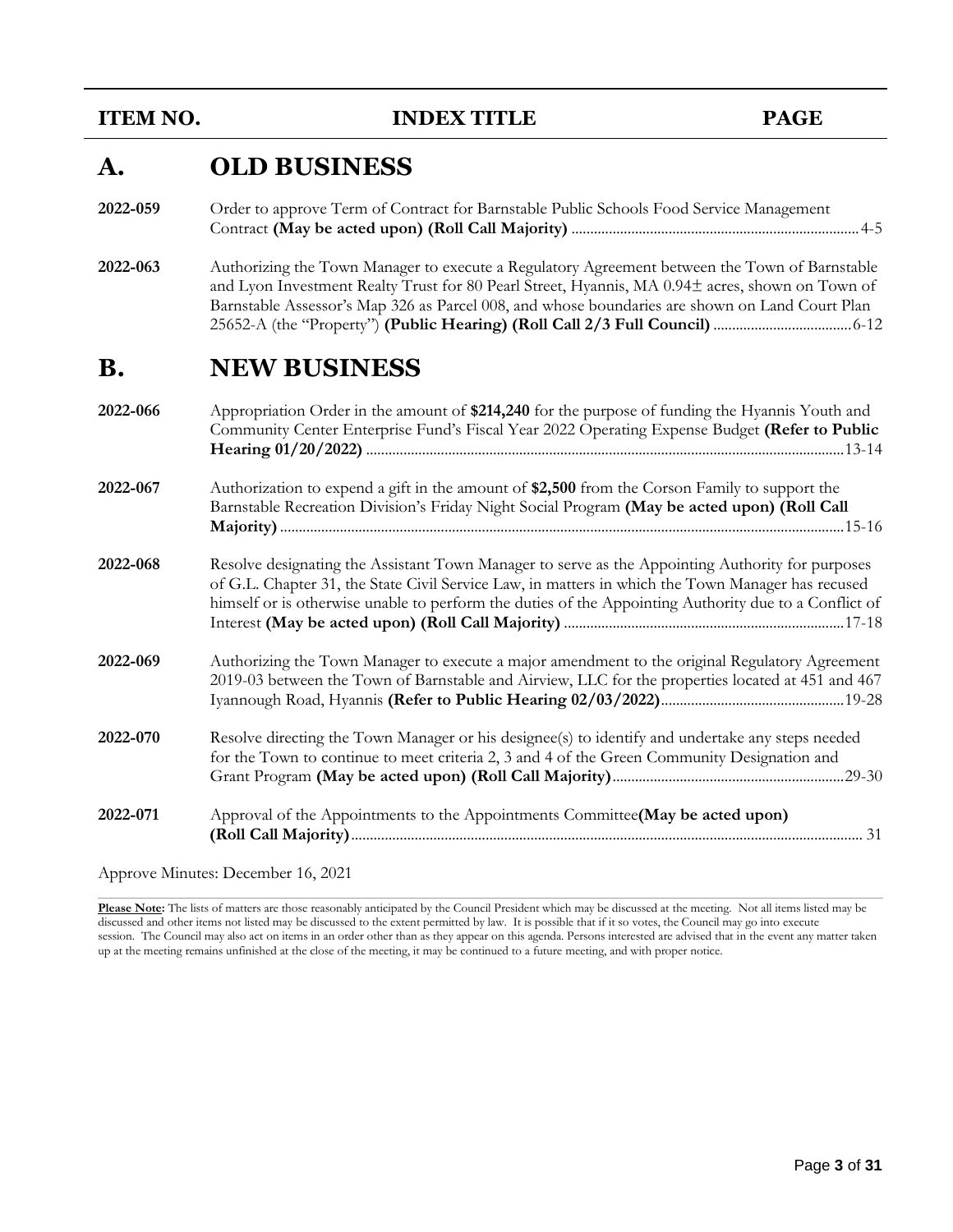### **A. OLD BUSINESS (May be acted upon) (Roll Call Majority)**

### **BARNSTABLE TOWN COUNCIL**

**ITEM# 2022-059 INTRO: 12/16/2021, 01/06/2022**

### **2022-059 ORDER TO APPROVE TERM OF CONTRACT FOR BARNSTABLE PUBLIC SCHOOLS FOOD SERVICE MANAGEMENT CONTRACT**

**ORDERED:** That the Town Council, under the provisions of M.G.L. c. 30B, § 12 (b), does hereby authorize the School Committee to enter into a one (1) year contract with up to four (4) one year extensions for the management of the Barnstable Public Schools Food Service program.

**SPONSOR:** Mark S. Ells, Town Manager

\_\_\_\_\_\_\_\_\_ \_\_\_\_\_\_\_\_\_\_\_\_\_\_\_\_\_\_\_\_\_\_

DATE ACTION TAKEN

12/16/2021 Refer to Second Reading 01/06/2022

\_\_\_ Read Item

\_\_\_ Rationale

\_\_\_ Council Discussion

\_\_\_ Vote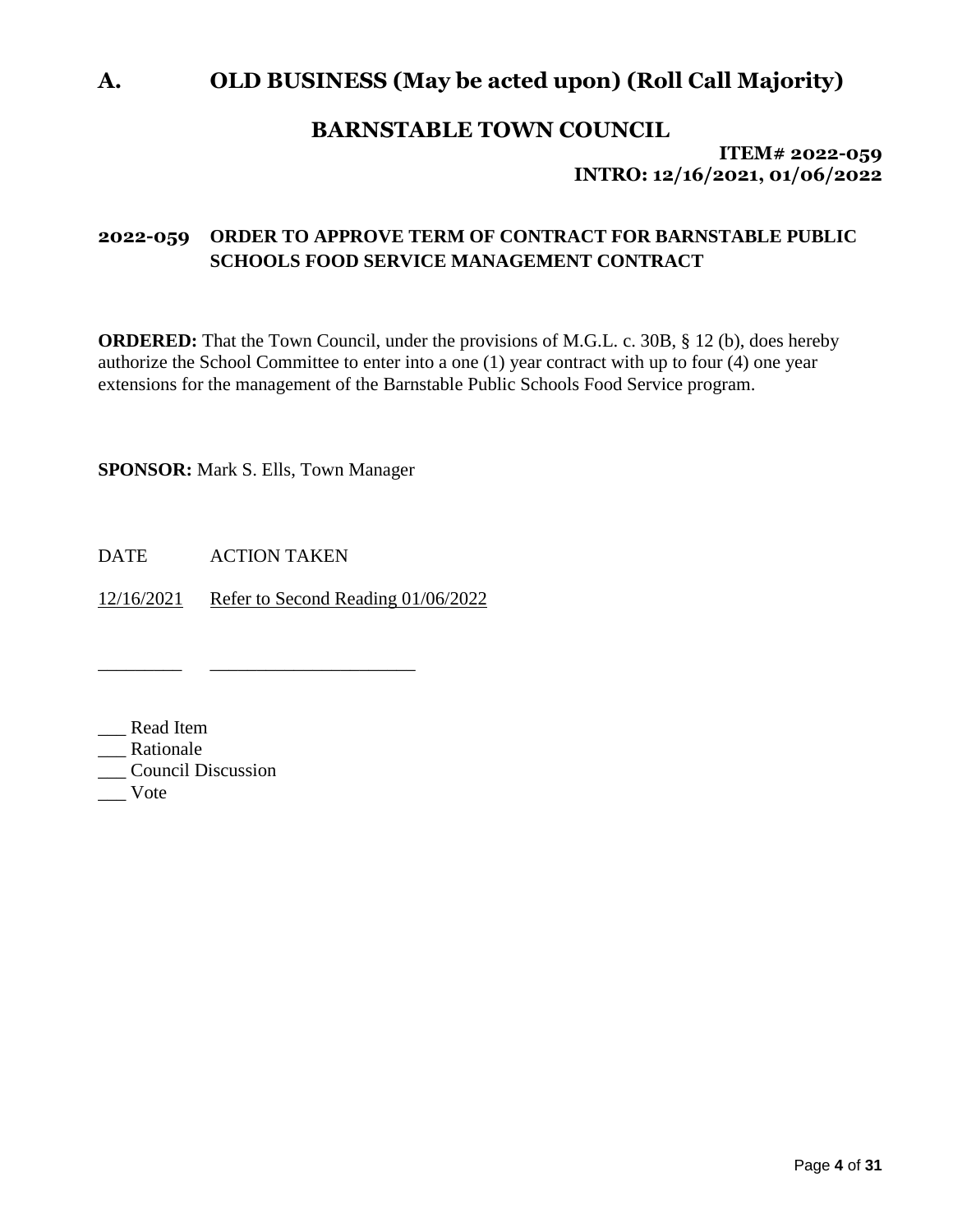### **ITEM# 2022-059 INTRO: 12/16/2021, 01/06/2022**

### **SUMMARY**

| TO:          | Town Council                                                                                 |
|--------------|----------------------------------------------------------------------------------------------|
| <b>FROM:</b> | Mark S. Ells, Town Manager                                                                   |
|              | <b>THROUGH:</b> Meg Mayo-Brown, Superintendent of Schools                                    |
| DATE:        | December 16, 2021                                                                            |
|              | <b>SUBJECT:</b> Order to approve term of contract for Barnstable Public Schools Food Service |
|              | <b>Management Contract</b>                                                                   |

**BACKGROUND:** Barnstable Public Schools during the 2020-21 school year served 446,000 lunch and breakfast meals to the students of Barnstable. The food service program is fiscally managed within a revolving fund structure with revenue between \$1.8-\$2.1 million annually. The program has closed each fiscal year in a positive fiscal position over the last fifteen years, covering all operating and minor capital improvement costs. Program operations are provided by a food service management company (FSMC) currently Aramark Educational Services LLC, and overseen by the district employed Food and Nutrition Coordinator.

**ANALYSIS:** M.G.L. c. 30B, § 12 (b) requires unless authorized by majority vote, a procurement officer shall not award a contract for a term exceeding three years, including any renewal, extension, or option. The current three (3) year contract with Aramark Educational Services expires June  $30<sup>th</sup>$ , 2022. The district will be seeking requests for proposals (RFP) January 2022 from eligible management companies to provide daily breakfast and lunch services to students beginning July 01, 2022. The National School Nutrition Program administered by the United States Department of Agriculture allows school districts to contract with FSMC's for one (1) year with up to four (4) one year contract extensions (total five years). The three year cycle of requests for proposal -issue, evaluates and award is a laborious activity on district and municipal resources. It has been determined that a longer five year term would be more advantageous while providing program stability and possibly increase interest in the food service management contract bidding environment. At the November  $10<sup>th</sup>$ , 2021 School Committee Meeting, the Committee voted unanimously to support the request to seek a five-year FSMC contract term.

**FISCAL IMPACT:** No fiscal impact is expected with the addition of the two year term beyond contract increases as defined in the request for proposal. Historically FSMC management fees beyond the first year are tied to a Consumer Price Index (CPI) and regulated by the National School Nutrition Program.

**STAFF ASSISTANCE:** Gareth Markwell, Deputy Finance Director; David Badot, Barnstable Food and Nutrition Coordinator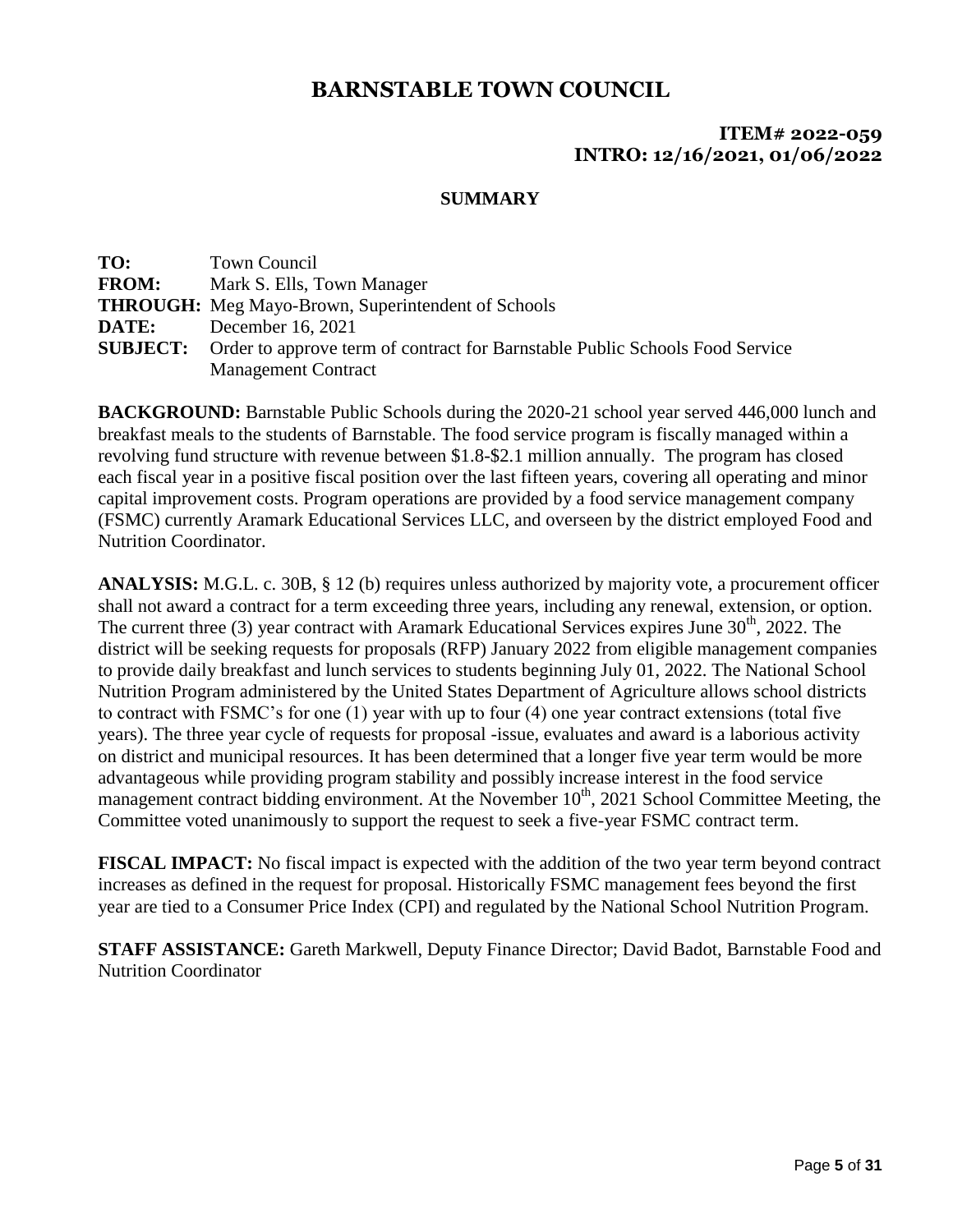**A. OLD BUSINESS (Public Hearing) (Roll Call 2/3 Full Council)**

### **BARNSTABLE TOWN COUNCIL**

**ITEM# 2022-063 INTRO: 12/16/2021, 01/06/2022**

#### **2022-063 AUTHORIZING THE TOWN MANAGER TO EXECUTE A REGULATORY AGREEMENT BETWEEN THE TOWN OF BARNSTABLE AND LYON INVESTMENT REALTY TRUST FOR 80 PEARL STREET, HYANNIS, MA 0.94± ACRES, SHOWN ON TOWN OF BARNSTABLE ASSESSOR'S MAP 326 AS PARCEL 008, AND WHOSE BOUNDARIES ARE SHOWN ON LAND COURT PLAN 25652-A (THE "PROPERTY")**

**ORDERED:** That the Town Council hereby authorizes the Town Manager pursuant to Section 168-5, General Ordinances of the Code of the Town of Barnstable (the "Code"), to enter into and execute a Regulatory Agreement between the Town of Barnstable and Lyon Investment Realty Trust, for the property at 80 Pearl Street, Hyannis, 0.94± acres, shown on Town of Barnstable Assessor's Map 326 as Parcel 008, and whose boundaries are shown on Land Court Plan 25652-A (the "Property"); and further authorizing the renovation and reuse of the Property and granting the requested zoning relief pursuant to and as described in this Regulatory Agreement.

#### **REGULATORY AGREEMENT** LYON INVESTMENT REALTY TRUST 80 PEARL STREET, HYANNIS, MA 02601

This Regulatory Agreement (the "Agreement") is entered into by Jennifer and Jeffrey Lyon, Trustees of the Lyon Investment Realty Trust u/d/t dated August 13, 2019, with an abstract of trust recorded as Document No. 1,382,713, and an address of Post Office Box 611, Hyannis, Massachusetts 02647 (the "Applicant" and the "Developer"), including successors and assigns, and the Town of Barnstable, a municipal corporation with a place of business at 367 Main Street, Hyannis, MA 02601 (the "Town") on this \_\_\_ day of \_\_\_\_\_\_\_\_\_\_\_, 2021 (the "Effective Date") pursuant to Section 240-24.1 of the Barnstable Zoning Ordinance and Section 168 of the Barnstable Code.

WHEREAS, this Agreement shall establish the permitted use and density with the development on the hereinafter identified Property, the duration of the Agreement, and any other terms or conditions mutually agreed upon between the Applicant and the Town;

WHEREAS, the Applicant is the legal owner of the real property located at 80 Pearl Street, Hyannis, Massachusetts which has an area of approximately 0.94 acres and is shown on Barnstable Assessor's Map 326, Page 008, the title to which is evidenced by Certificate of Title No. 222052 recorded with the Barnstable Registry District of the Land Court and whose boundaries are shown on Land Court Plan 25652-A ("Property");

WHEREAS, the Property is located in the SF Single Family Residential District §240.24.1.5;

WHEREAS, the Property is improved with a two-story building with 3,285 square feet on the first and second floor and 1,196 square feet of a walkout basement (the "Building");

WHEREAS, the Building was constructed circa 1820 and has been used for the last forty plus years as office, day care, and commercial kitchen space by Cape Cod Child Development as an exempt zoning use;

WHEREAS, the Applicant proposes to renovate the Building into eight apartments (one rear walkout, four first floor, and three second floor units) which would be studio and one bedroom units as set forth in proposed plans submitted with the application for this Regulatory Agreement;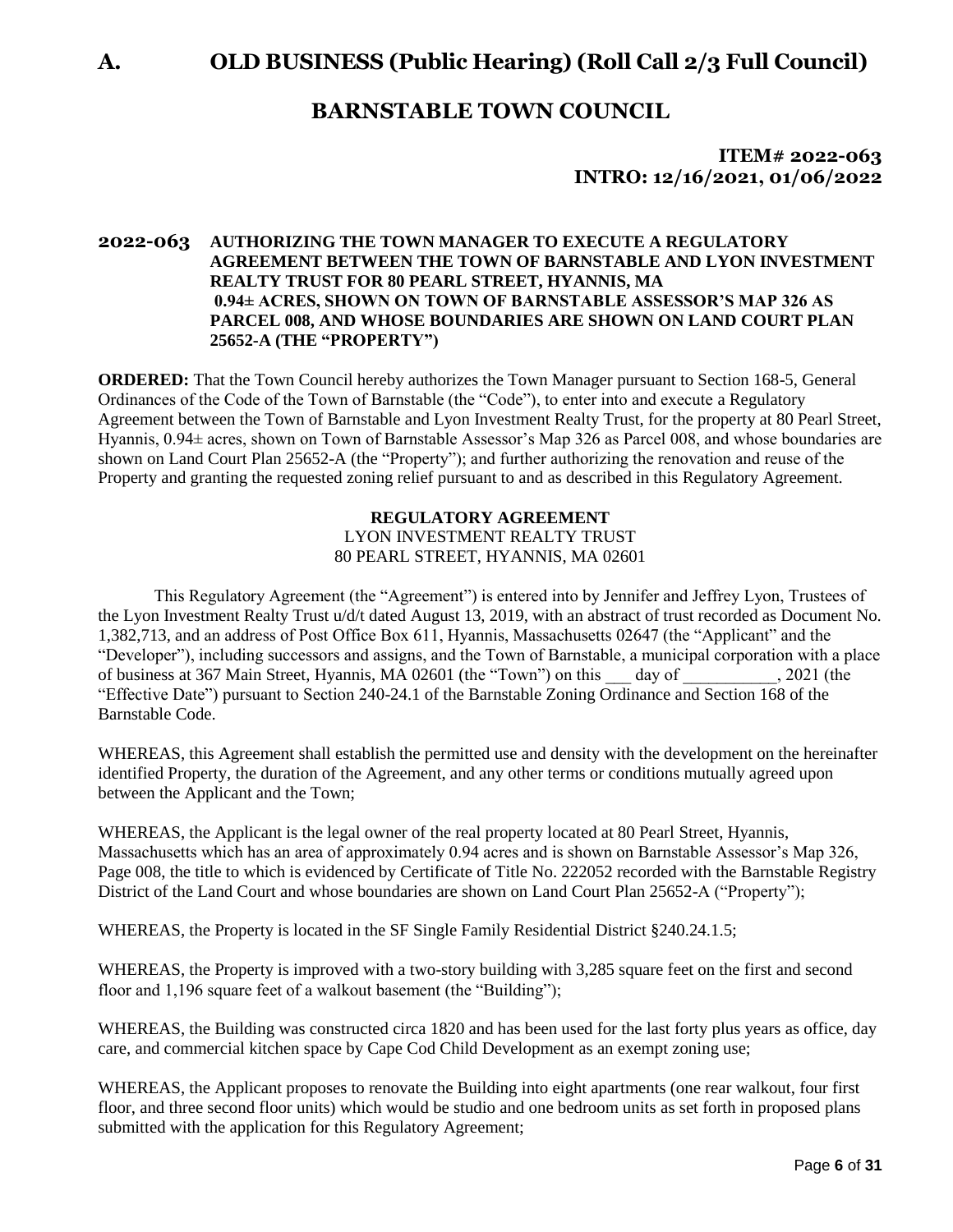WHEREAS, the Property has sufficient parking in a pre-existing parking lot on the Property which is being modified solely to improve handicap parking;

WHEREAS, to proceed with the project, the Applicant requires relief from Section 240-24.1.5.A to allow a multifamily dwelling in a single family residence district;

WHEREAS all properties which abut the Property are not currently being used for single residential use and the Property is buffered from impacting the nearest single family neighborhood by natural and manmade impediments;

WHEREAS, the Town is authorized to enter into this Agreement pursuant to Chapter 168 of the Barnstable Code;

WHEREAS, the Town and the Applicant desire to set forth their respective understandings and agreements regarding the reuse of the Property;

WHEREAS, the Applicant shall reuse the Property substantially in accordance with this Agreement;

WHEREAS, the proposed development of the Property will not require regulatory review under the Massachusetts Environmental Policy Act (MEPA);

WHEREAS, the Development is located in the Downtown Hyannis Growth Incentive Zone (GIZ) as originally approved by the Cape Cod Commission by decision dated April 6, 2006, and re-designated by decision dated April 19, 2018, as authorized by Barnstable County Ordinance 2005-13, as amended by Barnstable County Ordinance 10-19, 14-05, 17-11 and 18-02 Chapter G, Growth Incentive Zone Regulations of the Cape Cod Commission Regulations of General Application;

WHEREAS, the Development is not subject to review by the Cape Cod Commission as a Development of Regional Impact due to its location in the GIZ and due to the adoption of Barnstable County Ordinance 2006-06, as amended by Barnstable County Ordinance 10-19, 14-05, 17-11 and 18-02, establishing revised development thresholds within the GIZ, under which this development may proceed and Developer has submitted a Jurisdictional Determination to the Town of Barnstable Building Department to confirm the same;

WHEREAS, prior to applying for approval of this Agreement, the Development was reviewed by the Town of Barnstable Site Plan Review Committee and the Site Plan Review Committee voted to find the development proposal approvable subject to the grant of a Regulatory Agreement and other conditions on January 21, 2021 and Formal Site Plan Review on September 16, 2021;

WHEREAS, the Town acknowledges that this Regulatory Agreement will result in a material increase in the number of year-round residential units for lower to middle income residents;

WHEREAS, the Town acknowledged through the recently completed Housing Needs Assessment dated December 2014 that the Town of Barnstable's primary housing need is additional year-round rental housing and Hyannis is in need of additional rental housing stock;

WHEREAS, Applicant would require zoning relief to allow for multi-family residential development in the Single Family Residential District;

WHEREAS, the Applicant has obtained administrative approval from the Barnstable Historical Commission (BHC) Chair to replace the existing window on the rear elevation with a door providing access to the proposed deck;

WHEREAS, the project is consistent with the Downtown Hyannis Design & Infrastructure Plan in that it contributes to the plan's goals of creating livable neighborhoods for year-round residents; creates housing opportunities for persons and households of all income levels; is compatible with the historic and maritime character of the Downtown Hyannis as it shall preserve an existing historic structure;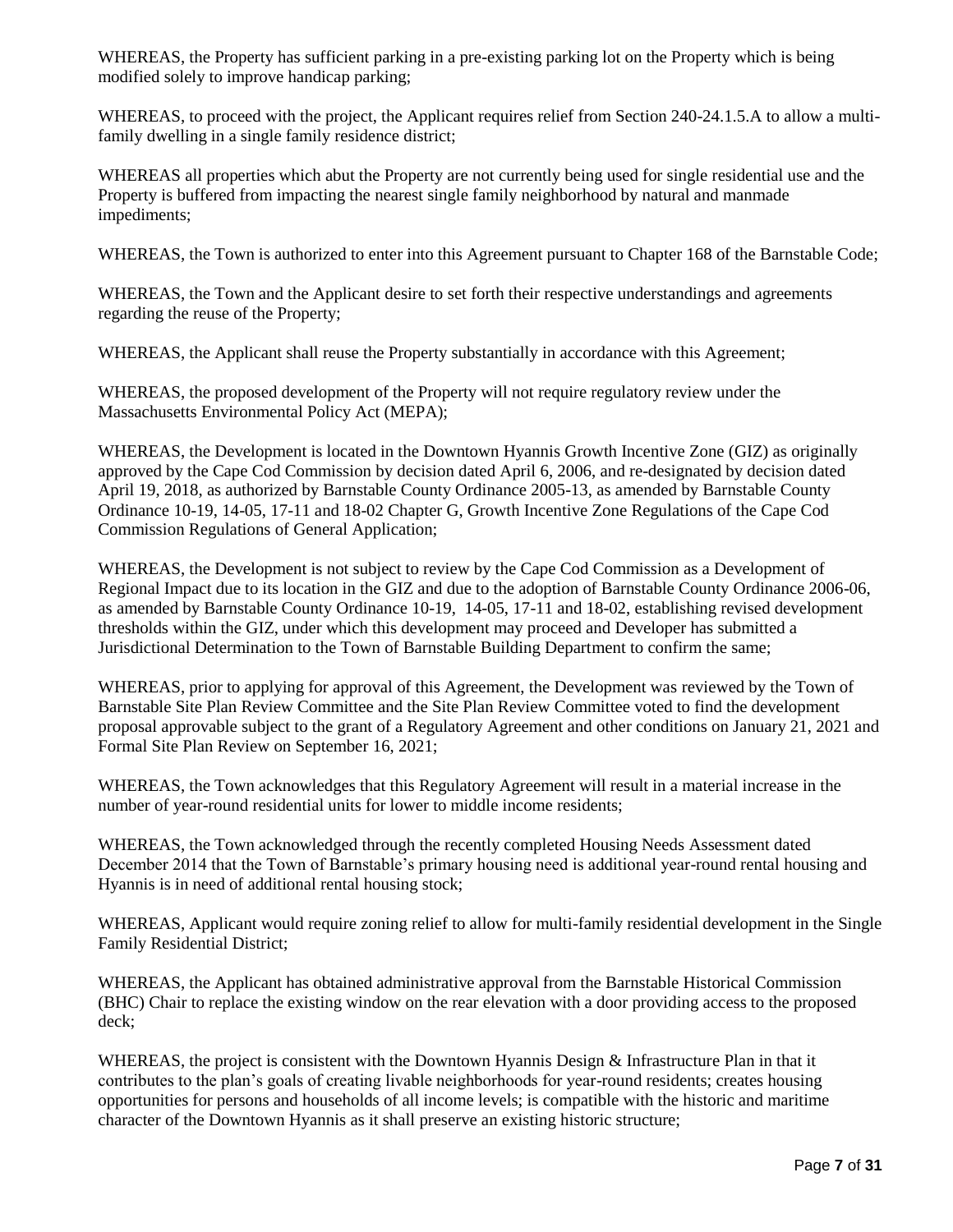WHEREAS, the Property is within walking distance to the Downtown Hyannis business district and Cape Cod Regional Transit Authority Hyannis Transportation Center, making the multi-family residential reuse of Property appropriate;

WHEREAS, the proposal has undergone a public hearing opened on August 23, 2021 and closed on November 8, 2021 on the Agreement application and received an affirmative majority vote from the Planning Board on November 8, 2021;

WHEREAS, the proposal has undergone a public hearing opened on \_\_\_\_\_\_\_\_\_\_\_\_\_\_\_\_\_\_ and closed on \_\_\_\_\_\_\_\_\_\_\_\_\_\_\_\_ on the Agreement application before the Town Council and received no less than a twothirds vote approving the application on  $\cdot$ 

NOW THEREFORE, in consideration of the mutual agreements and covenants contained herein, and other good and valuable consideration, the receipt and sufficiency of which each of the parties hereto acknowledged to each other, the Applicant and Town do enter into this Agreement, and hereby agree to covenant as follows:

- 1. The Applicant shall renovate and maintain the Building and Property at 80 Pearl Street and construct eight apartment units, in substantial compliance with the site plan entitled "Site Improvement Plan" 80 Pearl Street, Hyannis, MA prepared for "Jeffrey Lyon" dated October 8, 2021 as revised November 5, 2021, scale 1'=20', prepared and stamped by Tarja McGrail, P.E., Coastal Engineering Co., 260 Cranberry Hwy, Orleans, MA 02653; and the floor plans entitled "Initial Drawing Release As Built Plan Showing Proposed Building Floor Plan" 5 Pages, client Jeff Lyon, 80 Pearl Street, Hyannis, MA dated December 22, 2020, prepared by Glen A. Mitchell.
- 2. The Applicant shall not change the exterior of the Building in any substantial or material manner.
- 3. This Agreement shall vest land use development rights with the Applicant/Owner and/or its successors for the duration of this Agreement and such rights shall not be subject to subsequent changes in local development ordinances, with the exception of changes necessary to protect the public health.
- 4. This Agreement authorizes only the uses and intensity of use and mitigation stipulation, if any, specified herein. Any minor amendment to the authorized terms of this Agreement may be made by the Town Manager pursuant to Section 168-5D; any substantial amendment to the authorized terms of this Agreement shall require review by the Town Council and Planning Board pursuant to Section 168-10 of the Town Code.
- 5. The Applicant is permitted to the use of one (1) residential unit in accordance with §240-24.1.5.A. In addition, this Agreement permits the construction of a total of seven additional units as shown on the Plan on file with the Barnstable Planning Board. All units shall remain rental units in perpetuity and shall not be converted into a condominium form of ownership.
- 6. Any future partial and/or to total demolition of the Building shall constitute a substantial change to the Property and require review by Town Council and Planning Board pursuant to Section 168-10 of the Town Code, in addition to any partial and/or total demolition of the Building shall require review and approval from the Barnstable Historical Commission (BHC) in accordance with Article I, Chapter 112, Sections 1-7.
- 7. The Applicant shall be responsible for obtaining all necessary building permits and all necessary approvals from the Town of Barnstable Public Works Water Supply Division as necessary and their use and construction of the Building shall be in compliance with all Building, Fire and Health Codes.
- 8. Prior to the issuance of any building permit, the Developer shall submit a Landscape Plan for the Property that is consistent with Downtown Hyannis Design & Infrastructure Plan. All landscaping within the development shall be low water use and shall minimize the use of fertilizers and pesticides. The Landscape Plan shall be approved by the Director of Planning & Development, or their designee, prior to issuance of any building permit. The implementation and completion of the Landscape Plan shall be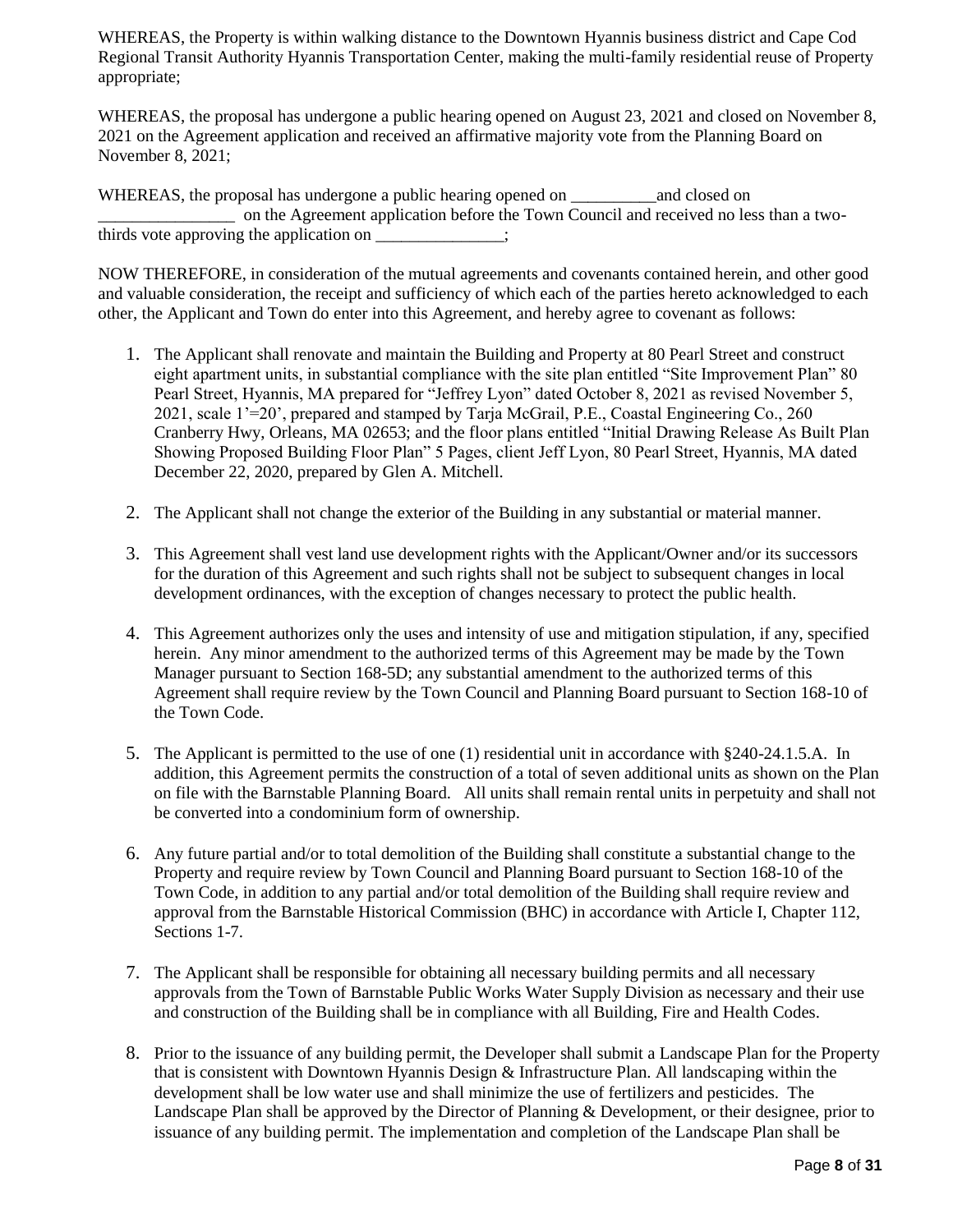reviewed and approved by the Director of Planning and Development, or their designee, prior to occupancy permit.

- 9. Lighting for the Development shall be contained on-site, shall be down cast, and shall not contribute to light pollution of the area.
- 10. The existing detached structure on the property shall be used exclusively for storage accessory to the multi-family use and shall not be used as living area.
- 11. Developer shall be responsible for snow plowing and snow removal on the Development site in perpetuity.
- 12. Developer shall be responsible for providing trash removal on the Development site in perpetuity as is required by Section 54-5(2) of the Code of the Town of Barnstable.
- 13. All plumbing fixtures in the new units and any replacement plumbing fixtures in the existing units shall be low water use fixtures and other water conservation measures are encouraged in the design and development of the project.
- 14. Developer's minimum lease term of rental units shall be twelve (12) months. Sublease of rental units, if permitted by the Developer, shall be for a minimum term of ninety (90) days. The lease documents shall be reviewed by the Town Attorney for consistency with the conditions of this Agreement prior to issuance of the first Certificate of Occupancy.
- 15. Subsequent to the issuance of a Certificate of Occupancy for the units, each apartment shall be registered with the Health Division's Rental Registration Program.
- 16. The Project shall be completed in compliance with all requirements and conditions of the Site Plan Review approval issued on January 21, 2021 and Formal Site Plan Review on September 16, 2021; the conditions of that approval are attached and shall be incorporated herein.
- 17. All development rights granted under the Agreement shall run with the land and all of the terms, conditions, and obligations contained in this Agreement shall be binding on any successor or assignor of the Applicant. However, the Applicant agrees that 30 days prior to any change of ownership of the Property that written notice shall be sent to the Planning Board, Town Council, and the Town Manager and further agrees that all terms and conditions of this Regulatory Agreement and amendments thereto, shall be binding on successive owners of the Property.
- 18. All terms, conditions, and obligations contained in this Regulatory Agreement shall be binding on any successor or assignee of the Applicant.
- 19. The Town hereby grants the following waiver from the Town of Barnstable Zoning Ordinance for the Redevelopment, as requested by the Developer:
	- A. Section 240-24.1.5.A Principal permitted uses to allow multi-family development comprised of eight units in a single family residence district.
- 20. The Redevelopment provides, without limitation, the following site design, traffic safety, and community benefits:

An enhanced landscape setback along Pearl Street to improve the neighborhood streetscape and to provide a buffer between the redevelopment and the adjacent property to the south.

21. The term of this Agreement shall be five (5) years from the effective date of the Agreement (hereafter, the "Term"), and the development rights authorized herein must be exercised prior to expiration of the Term of this Agreement or it shall be null and void. Once the development rights authorized herein have been timely exercised, all terms and conditions of this Agreement shall remain in effect until the Property is no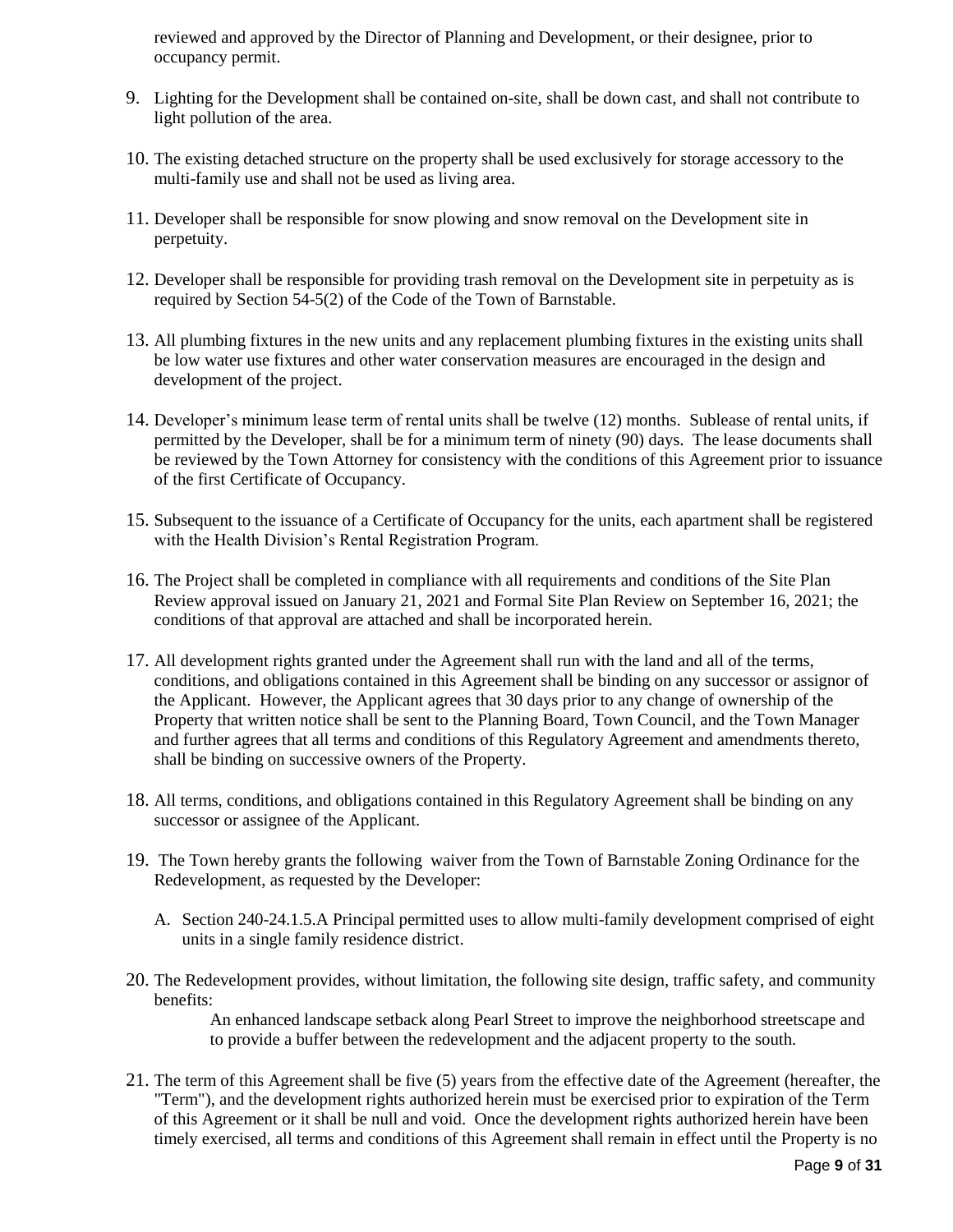longer used in accordance with the Redevelopment Plans in a manner that requires additional zoning relief.

22. The development allowed in this permit shall be considered full build-out of the property. The structures authorized shall not be expanded nor other buildings and structures added without compliance with §168- 10 of the Barnstable Code.

IN WITNESS WHEREOF, the parties have hereunto caused this Agreement to be executed on the date first above written.

Town of Barnstable, Lyon Investment Realty Trust, By,

\_\_\_\_\_\_\_\_\_\_\_\_\_\_\_\_\_\_\_\_\_\_\_\_ \_\_\_\_\_\_\_\_\_\_\_\_\_\_\_\_\_\_\_\_\_\_\_\_\_\_ Mark S. Ells, Town Manager Jennifer Lyon, Trustee

\_\_\_\_\_\_\_\_\_\_\_\_\_\_\_\_\_\_\_\_\_\_\_\_\_\_ Jeffrey Lyon, Trustee

Certificate of Trustee

We, Jennifer Lyon and Jeffrey Lyon, Trustees of the Lyon Investment Realty Trust, u u/d/t dated August 13, 2019, with an abstract of trust recorded as Document No. 1,382,713, and an address of Post Office Box 611, Hyannis, Massachusetts 02601, hereby certify as follows:

1. We are presently the Trustees of said Trust;

2. That said Trust has not been altered, revoked, or terminated since its inception of August 13, 2019;

3. That pursuant to said Trust, upon the specific direction of the Beneficiaries of the Trust, the Trustee(s) have the power and authority to purchase and sell real estate, to construct or alter buildings, to borrow money, to grant the Trust estate as security for such borrowing and to execute and deliver all notes, mortgages, discharges, and assignments to implement the purposes of the Trust including the power and authority to enter into a regulatory agreement; with the Town of Barnstable

4. That all of the Beneficiaries of the Trust have authorized and directed the Trustee(s) to enter into a regulatory agreement with the Town of Barnstable.

5. That pursuant to the terms of the Trust every agreement or action authorization to be taken by the Trustee(s) may be taken by the Trustee(s) of record;

6. That the undersigned Trustee has been authorized and empowered to execute such documentation as they deem necessary in order to effectuate the above-described documentation as they deem necessary in order to effectuate the above described conveyance as the Trustee(s) so determines; and

7. That all of the beneficiaries of the Trust are the age of majority and are not under any disability.

WITNESS my hand and seal this \_\_\_ day of November 2021.

Lyon Investment Realty Trust, By, \_\_\_\_\_\_\_\_\_\_\_\_\_\_\_\_\_\_\_\_\_\_\_

Jennifer Lyon Trustee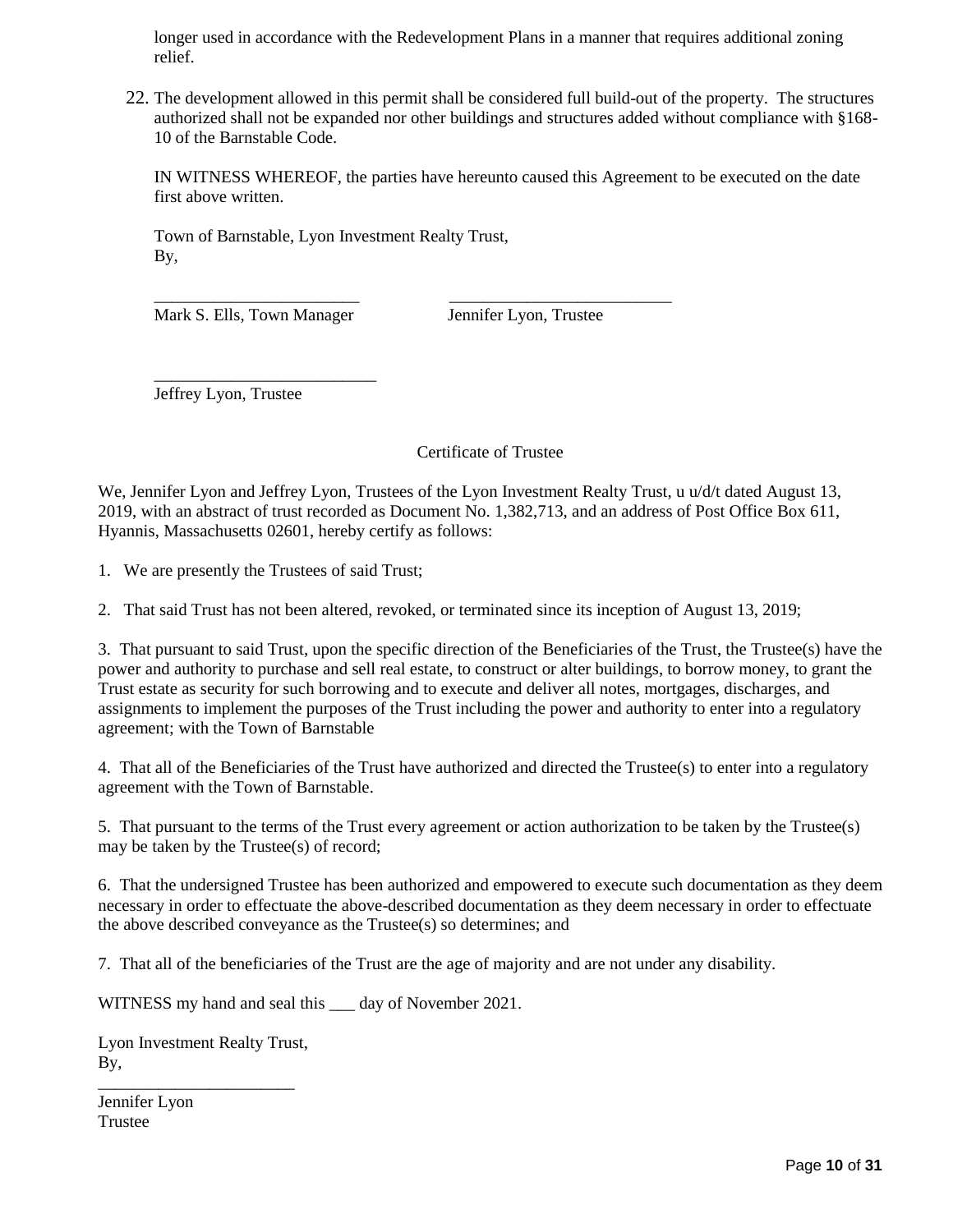Jeffrey Lyon Trustee

### **EXHIBIT A: REDEVELOPMENT PLANS**

\_\_\_\_\_\_\_\_\_\_\_\_\_\_\_\_\_\_\_\_\_\_\_\_\_\_

**SPONSOR:** Jennifer Cullum, Town Councilor, Precinct 13

DATE ACTION TAKEN

12/16/2021 Refer to Public Hearing 01/06/2022

\_\_\_\_\_\_\_\_ \_\_\_\_\_\_\_\_\_\_\_\_\_\_\_\_\_\_\_\_\_\_

\_\_\_\_ Read Item

\_\_\_\_ Motion to Open Public Hearing

\_\_\_\_ Rationale

\_\_\_\_ Public Hearing

\_\_\_\_ Close Public Hearing

\_\_\_\_ Council Discussion

 $\frac{1}{\sqrt{1-\frac{1}{2}}}$  Vote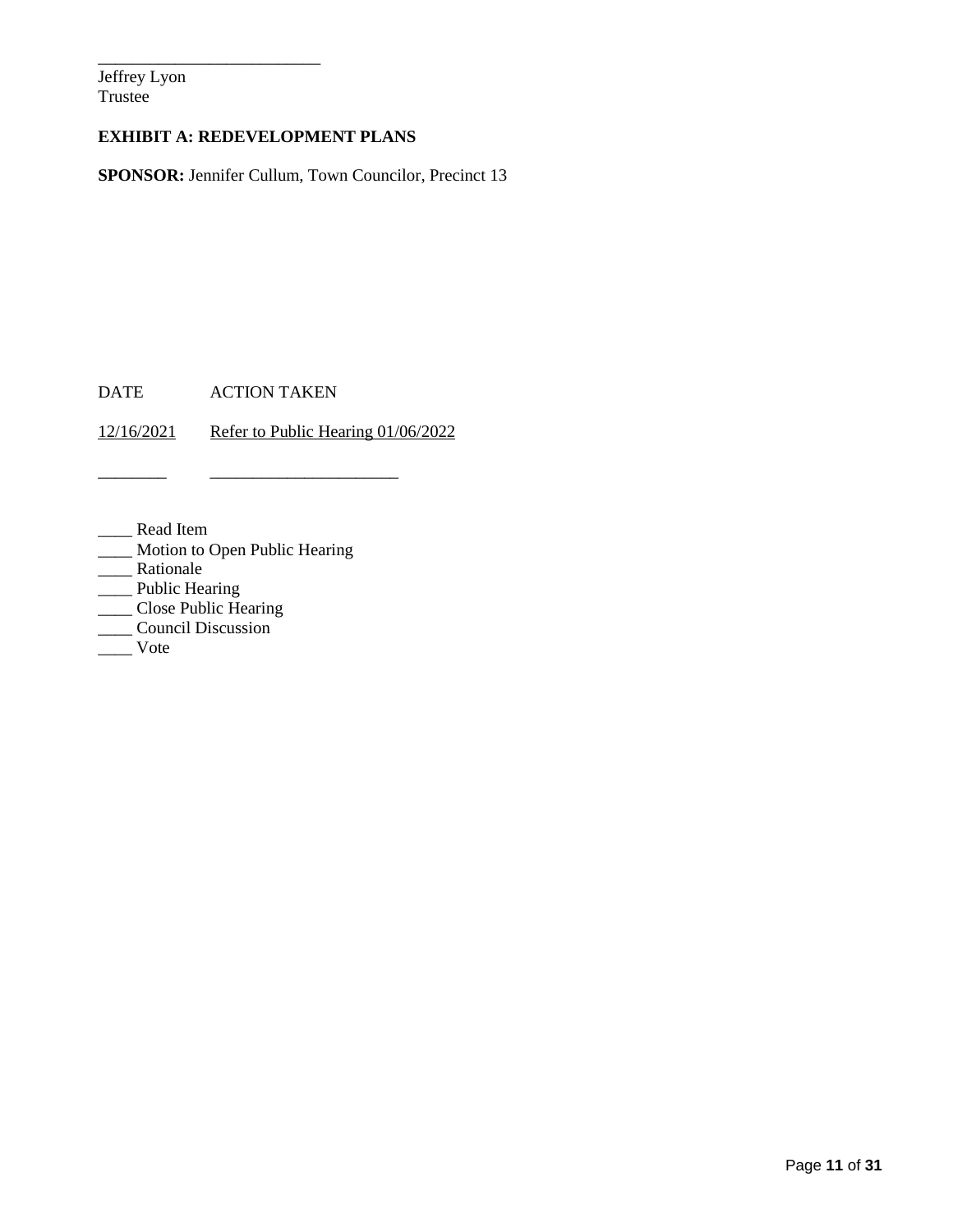### **ITEM# 2022-063 INTRO: 12/16/2021, 01/06/2022**

### **SUMMARY**

**TO:** Town Council **FROM:** Lyon Investment Realty Trust **THROUGH:** Elizabeth S. Jenkins, Director of Planning and Development **DATE:** December 16, 2021 **SUBJECT:** Authorizing the Town Manager to execute a Regulatory Agreement between the Town of Barnstable and Lyon Investment Realty Trust for 80 Pearl Street, Hyannis, MA 0.94± acres, shown on Town of Barnstable Assessor's Map 326 as Parcel 008, and whose boundaries are shown on Land Court Plan 25652-A (the "Property")

**RATIONALE**: The Developer, Lyon Investment Realty Trust, which entity has standing to proceed as owner of the property, the title to which is evidenced by Certificate of Title No. 222052 recorded with the Barnstable Registry District of the Land Court, located at and commonly known as 80 Pearl Street, Hyannis, Massachusetts shown on Town of Barnstable Assessor's Map 326 as Parcel 008, consisting of  $0.94 \pm \text{acres}$ , located within the Downtown Hyannis Growth Incentive Zone (GIZ), has filed an application to enter into a Regulatory Agreement with the Town of Barnstable under Chapter 168 and Chapter 240 of the Barnstable Code to renovate and reuse said property.

The Developer has undergone a public hearing on the Agreement application and received a unanimous vote from the Planning Board recommending an approval of the proposed Regulatory Agreement on November 8, 2021.

The Developer proposes to renovate and reuse the existing 1890 building on the property as eight (8) studio and one-bedroom residential rental units, along with associated landscaping. A waiver from Section 240-24.1.5(A) Principal permitted uses is requested to allow multi-family development comprised of eight units in a single family residence district.

The Redevelopment is proposed to provide the following community benefits:

I. An enhanced landscape setback along Pearl Street to improve the neighborhood streetscape and to provide a buffer between the redevelopment and the adjacent property to the south.

**FINANCIAL IMPACT:** Approval of the proposed Regulatory Agreement will have no significant fiscal impact.

**STAFF ASSISTANCE:** Elizabeth S. Jenkins, Director of Planning & Development; Kate Maldonado, Assistant Director of Planning & Development; Jim Kupfer, Senior Planner; Kathleen Connolly, Assistant Town Attorney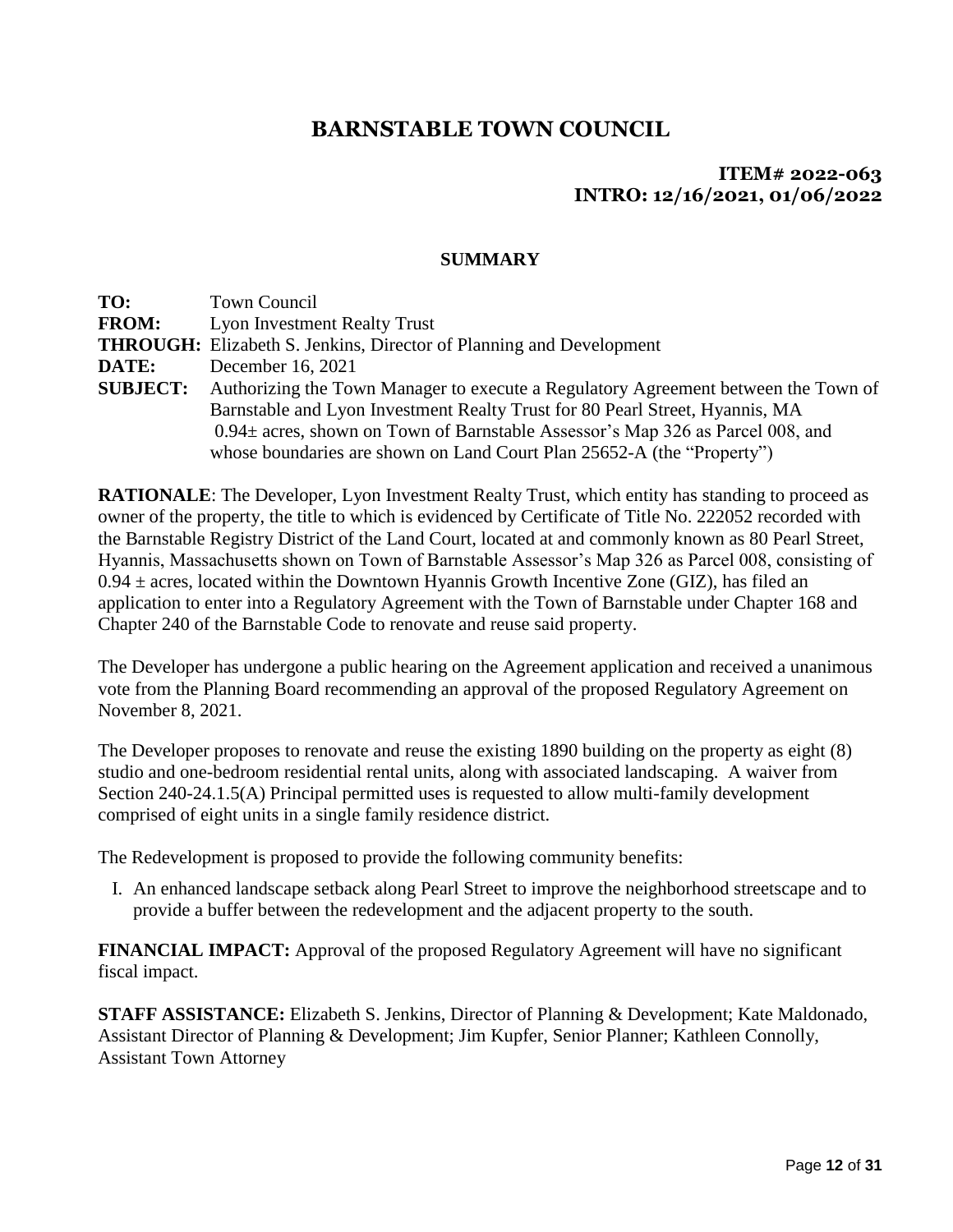### **B. NEW BUSINESS (Refer to Public Hearing 01/20/2022)**

### **BARNSTABLE TOWN COUNCIL**

**ITEM# 2022-066 INTRO: 01/06/2022**

### **2022-066 APPROPRIATION ORDER IN THE AMOUNT OF \$214,240 FOR THE HYANNIS YOUTH AND COMMUNITY CENTER ENTERPRISE FUND FISCAL YEAR 2022 OPERATING EXPENSE BUDGET**

**ORDERED:** That the amount of **\$214,240** be appropriated for the purpose of funding the Hyannis Youth and Community Center's Fiscal Year 2022 Operating Expense Budget and that to fund the appropriation, that \$214,240 be provided from the Hyannis Youth and Community Center Enterprise Fund Surplus.

**SPONSOR:** Mark S. Ells, Town Manager

DATE ACTION TAKEN \_\_\_\_\_\_\_\_\_ \_\_\_\_\_\_\_\_\_\_\_\_\_\_\_\_\_\_\_\_\_\_\_\_\_\_\_\_\_\_

\_\_\_\_\_\_\_\_\_ \_\_\_\_\_\_\_\_\_\_\_\_\_\_\_\_\_\_\_\_\_\_\_\_\_\_\_\_\_\_

- \_\_\_\_ Read Item
- \_\_\_\_ Motion to Open Public Hearing
- \_\_\_\_ Rationale
- \_\_\_\_ Public Hearing
- \_\_\_\_ Close Public Hearing
- \_\_\_\_ Council Discussion
- \_\_\_\_ Vote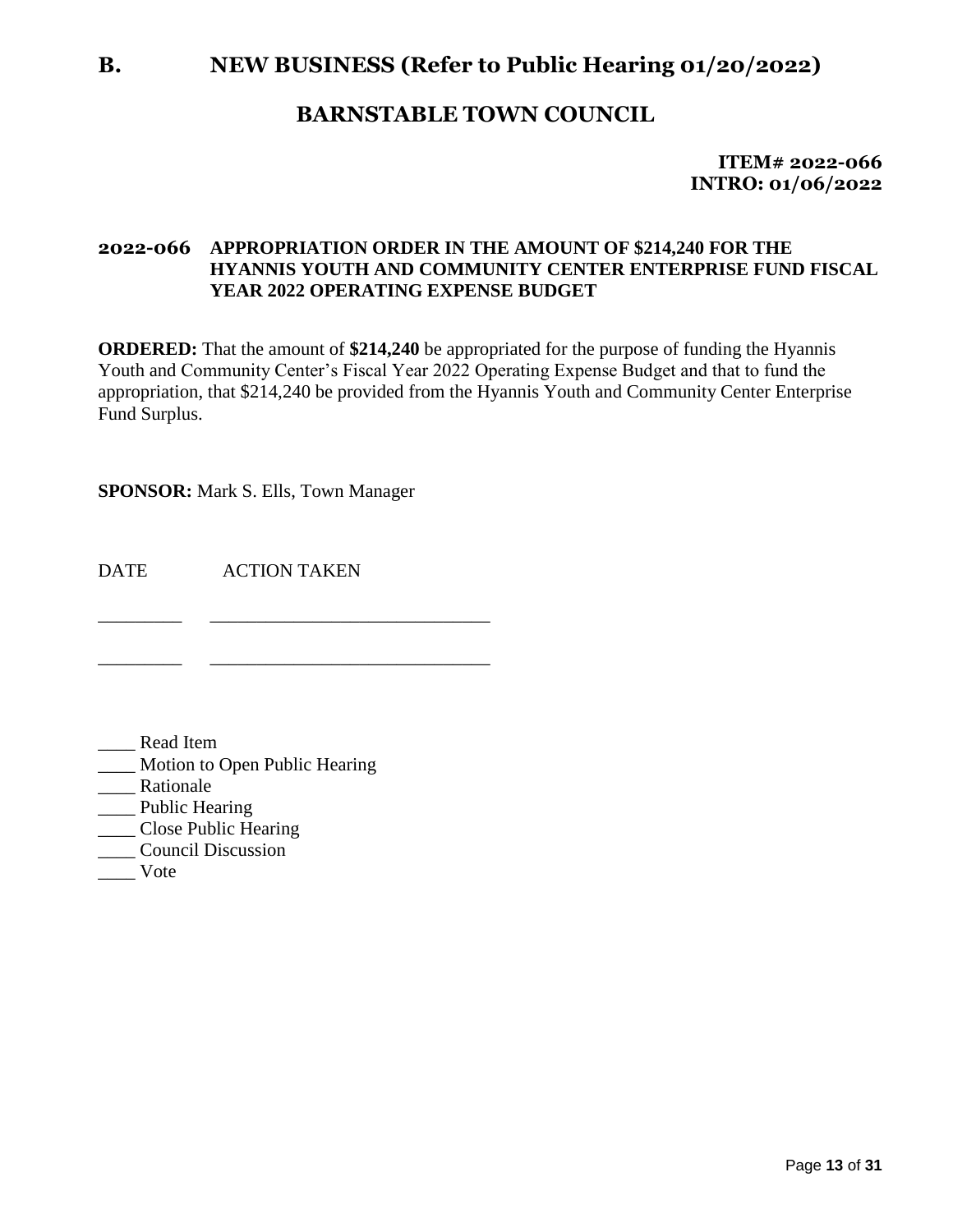### **ITEM# 2022-066 INTRO: 01/06/2022**

#### **SUMMARY**

| TO:             | <b>Town Council</b>                                                                   |
|-----------------|---------------------------------------------------------------------------------------|
| <b>FROM:</b>    | Mark S. Ells, Town Manager                                                            |
|                 | <b>THROUGH:</b> Daniel W. Santos, P.E., Director of Public Works                      |
| DATE:           | January 06, 2022                                                                      |
| <b>SUBJECT:</b> | Appropriation Order in the amount of \$214,240 for the purpose of funding the Hyannis |
|                 | Youth and Community Center Enterprise Fund's Fiscal Year 2022 Operating Expense       |
|                 | <b>Budget</b>                                                                         |

**BACKGROUND:** In Fiscal Year 2021 the facility was operating in a limited capacity due to the public health emergency. This resulted in a significant reduction in utility costs incurred in Fiscal Year 2021. As it was unknown when the emergency would subside, the Fiscal Year 2022 budget for utility expenses was reduced to reflect an amount that assumed the continued limited use of the facility. Subsequently, the facility has reopened to the public and 2 sheets of ice are expected to remain operational through the end of the fiscal year. This will result in utility consumption levels similar to those which occurred prior to the pandemic. Additionally, the natural gas contract expired and was renewed at a cost increase due to market conditions. An additional sum of \$50,565 is projected to be needed for natural gas and \$163,675 for electricity for the remainder of the fiscal year.

**ANALYSIS:** The budget and actual expenses for utilities at the facility for the past few years was as follows:

### BudgetActual Fiscal Year 2021 \$506,774 \$315,921 – full pandemic year Fiscal Year 2020 \$541,658 \$436,606 Fiscal Year 2019 \$540,580 \$505,876 Fiscal Year 2018 \$525,775 \$489,327

The budget for Fiscal Year 2022 was reduced to \$310,000 based on the actual amount expended in fiscal year 2021. To date a total of \$241,626 has been incurred. The additional ask of \$214,240 will result in a total revised budget for utilities of \$524,240 which reflects a return to normal consumption levels and the increase in the natural gas contract.

**FISCAL IMPACT:** Funding for this appropriation will be provided from the Enterprise Fund's surplus which was last certified at \$663,490 as of July 1, 2021.

**TOWN MANAGER RECOMMENDATION:** Mark S. Ells, Town Manager, recommends approval of this Appropriation Order.

**STAFF SUPPORT:** Daniel W. Santos, P.E., Director of Public Works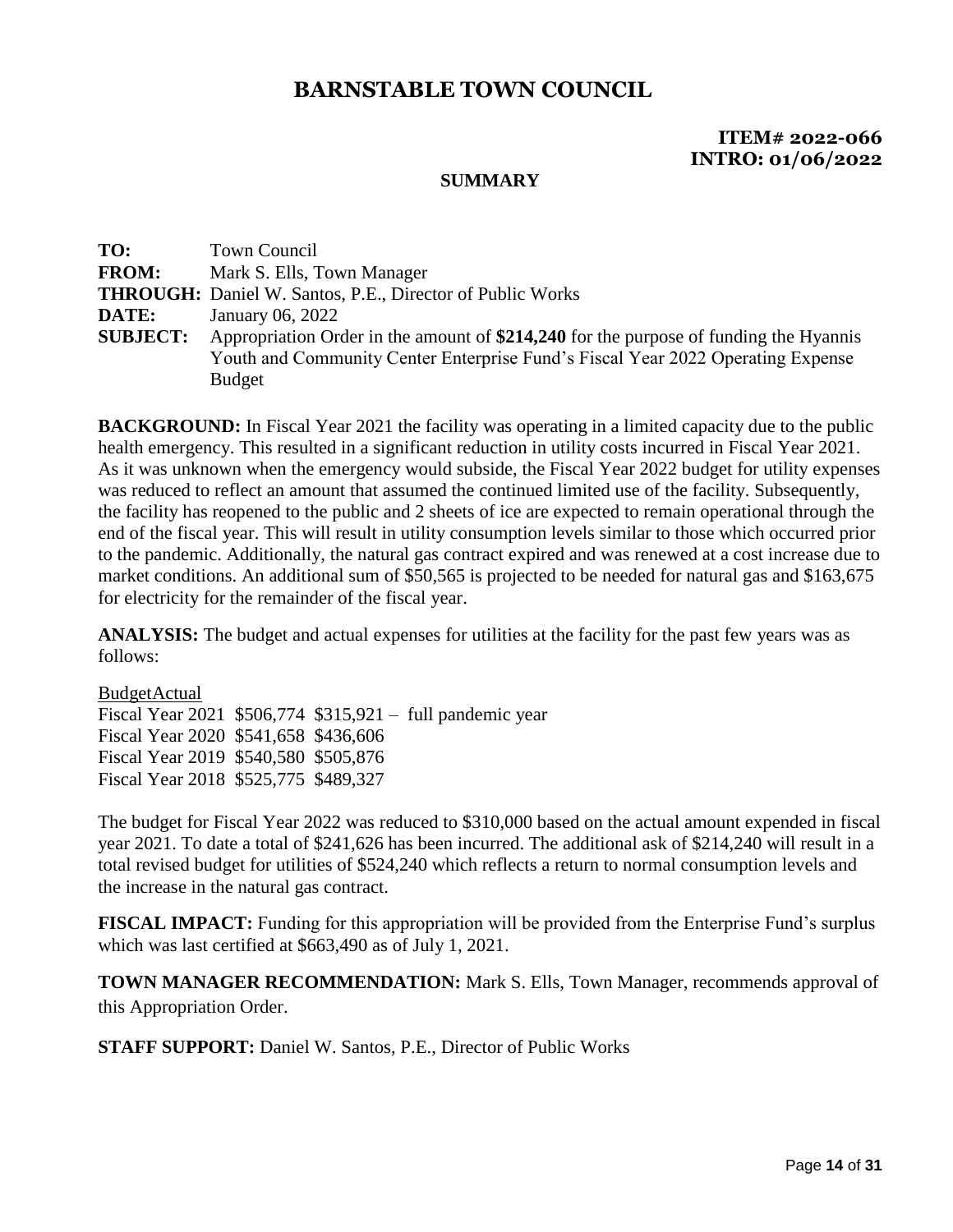### **B. NEW BUSINESS (May be acted upon) (Roll Call Majority)**

### **BARNSTABLE TOWN COUNCIL**

**ITEM# 2022-067 INTRO: 01/06/2022**

### **2022-067 AUTHORIZATION TO EXPEND A GIFT IN THE AMOUNT OF \$2,500 FROM THE CORSON FAMILY TO SUPPORT THE BARNSTABLE RECREATION DIVISION'S FRIDAY NIGHT SOCIAL PROGRAM**

**RESOLVED:** That the Barnstable Town Council does hereby authorize the Town Manager to expend a gift in the amount of **\$2,500** from the Corson Family to support the Barnstable Recreation Division's Friday Night Social Program.

**SPONSOR:** Mark S. Ells, Town Manager

DATE ACTION TAKEN

\_\_\_\_\_\_\_\_\_ \_\_\_\_\_\_\_\_\_\_\_\_\_\_\_\_\_\_\_\_\_\_

**\_\_\_\_\_\_\_\_\_ \_\_\_\_\_\_\_\_\_\_\_\_\_\_\_\_\_\_\_\_\_\_**

\_\_\_ Read Item

\_\_\_ Rationale

\_\_\_ Council Discussion

\_\_\_ Vote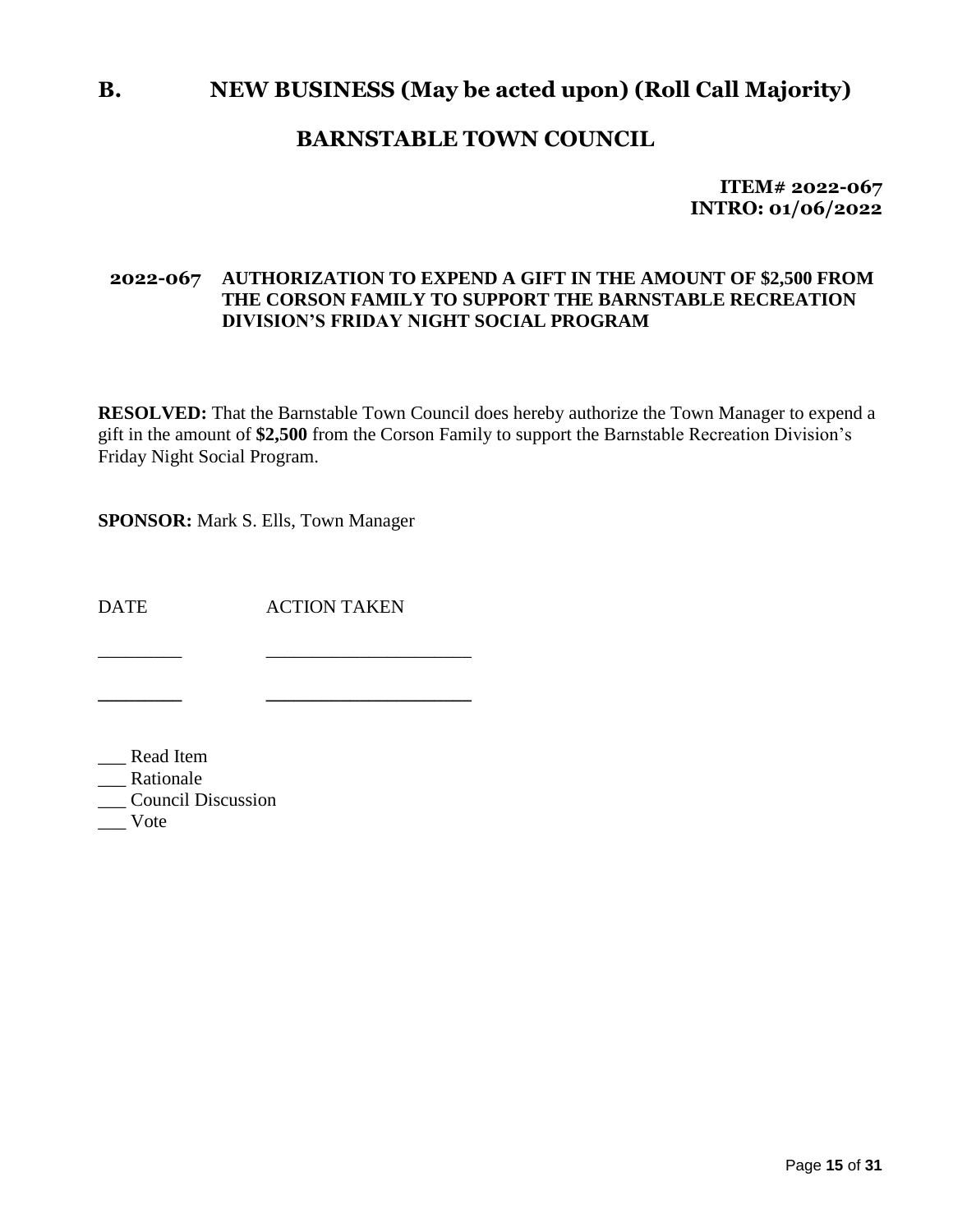### **ITEM# 2022-067 INTRO: 01/06/2022**

#### **SUMMARY**

**TO:** Town Council **FROM:** Mark S. Ells, Town Manager **THROUGH:** Madeline Noonan, Director, Community Services **DATE:** January 06, 2022 **SUBJECT:** Authorization to expend a gift in the amount of **\$2,500** from the Corson Family to support the Barnstable Recreation Division's Friday Night Social Program

**BACKGROUND:** The Barnstable Recreation Division's Friday Night Social Program has received a generous gift from the Corson Family. The Friday Night Social Program provides support and connection for individuals with special needs through social and engaging activities. One of the most popular activities is the regular group trip to the movies. This thoughtful donation will be used to purchase movie tickets for program participants and will also help to fund other associated program costs.

The Recreation staff and Friday Night Social Program participants are deeply appreciative of the Corson Family's kindness and generosity and their ongoing support of this valued program.

**FISCAL IMPACT:** There is no immediate financial impact to the Town's operating budget as a result of accepting this grant.

**TOWN MANAGER RECOMMENDATION:** Mark S. Ells, Town Manager, recommends acceptance of this gift and its authorization to expend.

**STAFF ASSISTANCE:** Patti Machado, Director of Recreation; Michelle Davies, Therapeutic Program Coordinator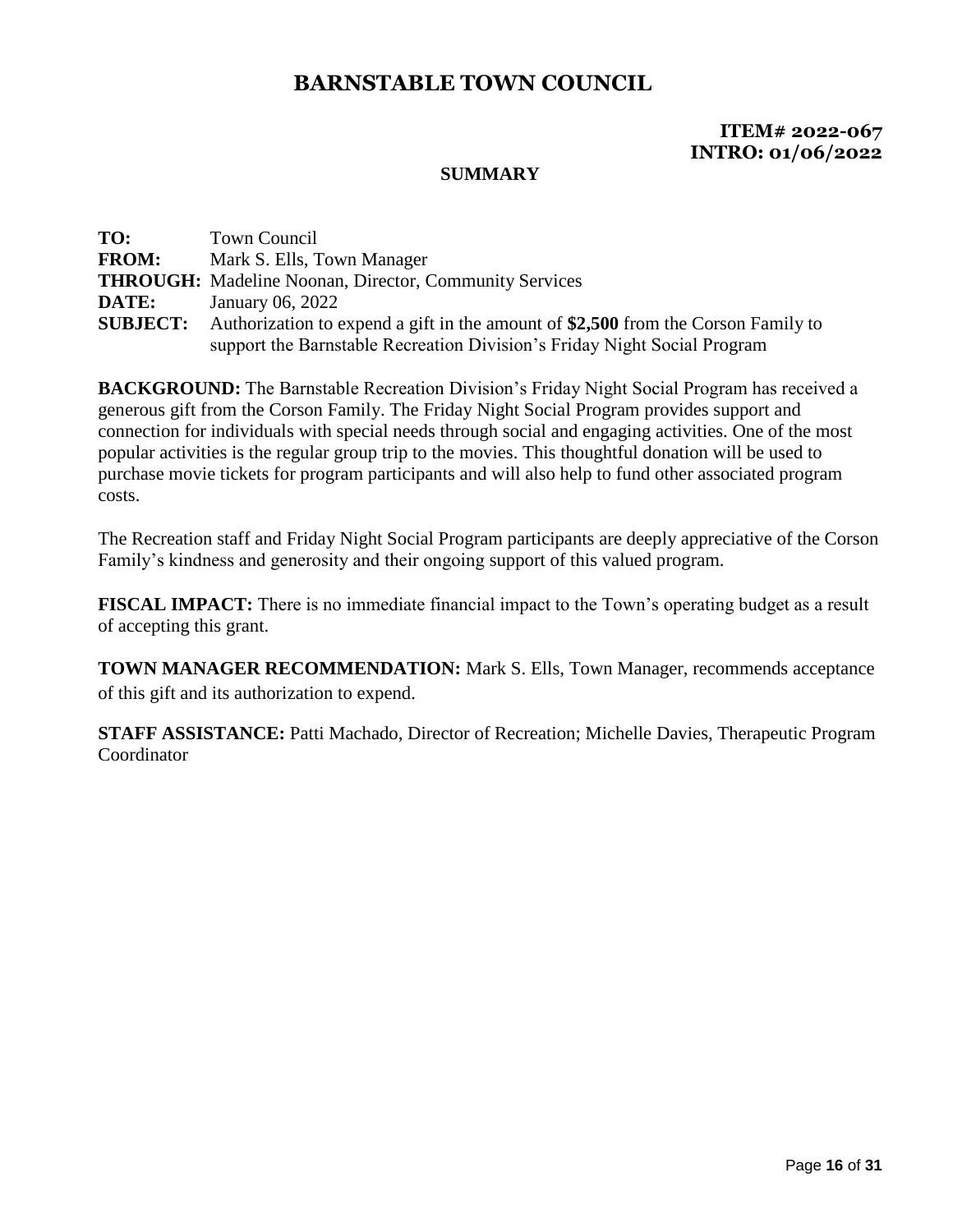### **B. NEW BUSINESS (May be acted upon) (Roll Call Majority)**

### **BARNSTABLE TOWN COUNCIL**

**ITEM# 2022-068 INTRO: 01/06/2022**

### **2022-068 RESOLVE DESIGNATING THE ASSISTANT TOWN MANAGER TO SERVE AS THE APPOINTING AUTHORITY FOR PURPOSES OF G.L. CHAPTER 31, THE STATE CIVIL SERVICE LAW, IN MATTERS IN WHICH THE TOWN MANAGER HAS RECUSED HIMSELF OR IS OTHERWISE UNABLE TO PERFORM THE DUTIES OF THE APPOINTING AUTHORITY DUE TO A CONFLICT OF INTEREST**

**RESOLVED:** That the Town Council does hereby designate the Assistant Town Manager to serve as the appointing authority for purposes of G.L. c. 31, the state civil service law, in matters in which the Town Manager has recused himself or is otherwise unable to perform the duties of the appointing authority due to an actual or apparent conflict of interest.

**SPONSOR**: Paula K. Schnepp, Vice President, Precinct 12

DATE ACTION TAKEN

\_\_\_\_\_\_ \_\_\_\_\_\_\_\_\_\_\_\_\_\_\_\_\_\_\_

\_\_\_\_\_\_ \_\_\_\_\_\_\_\_\_\_\_\_\_\_\_\_\_\_\_

\_\_\_Read Item \_\_\_Rationale \_\_\_Council Discussion \_\_\_Vote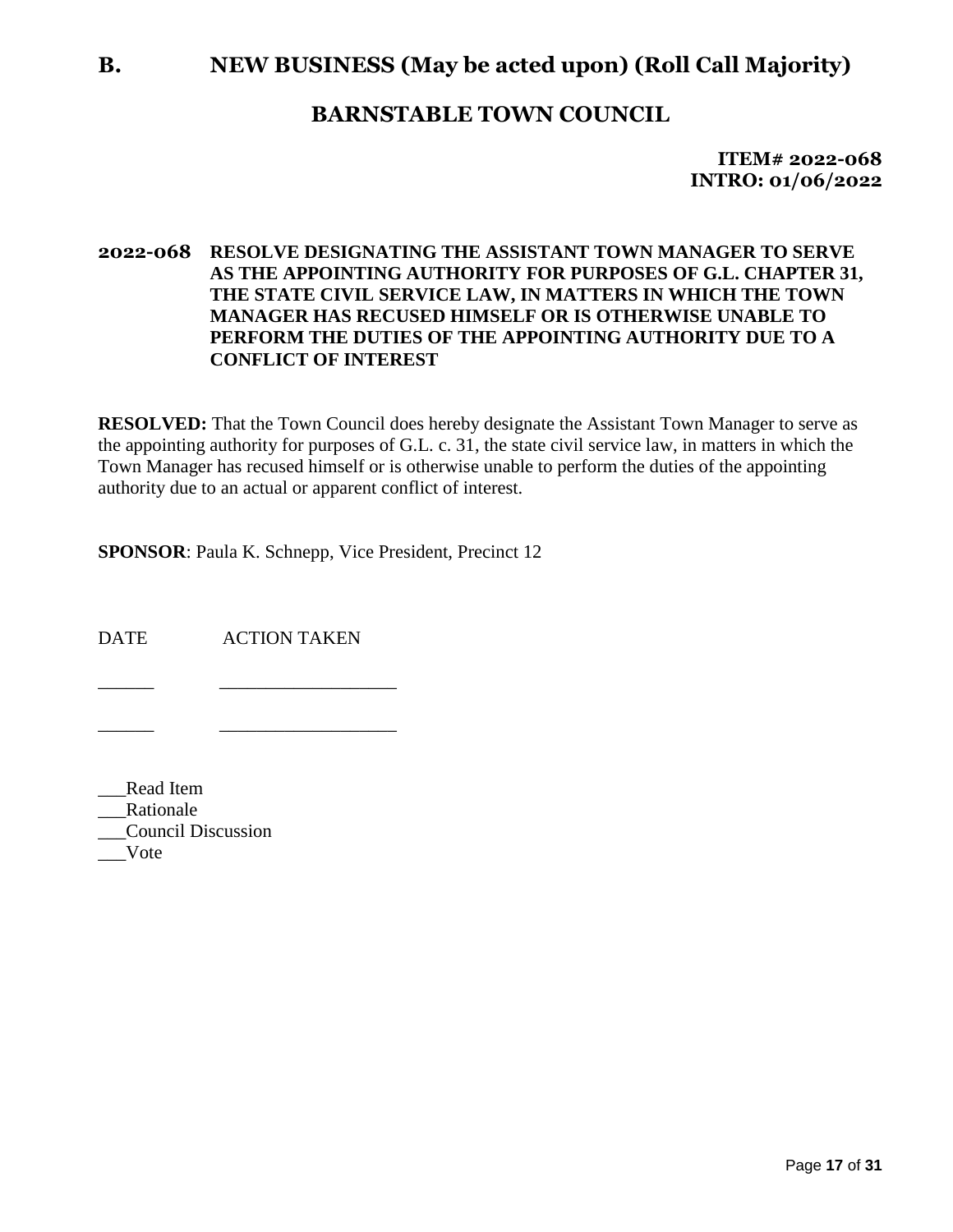### **ITEM# 2022-068 INTRO: 01/06/2022**

#### **SUMMARY**

**TO:** Town Council **FROM:** Karen L. Nober, Town Attorney; William Cole, Director of Human Resources **DATE:** January 06, 2022 **SUBJECT:** Resolve designating the Assistant Town Manager to serve as the Appointing Authority for purposes of G.L. Chapter 31, the State Civil Service Law, in matters in which the Town Manager has recused himself or is otherwise unable to perform the duties of the Appointing Authority due to a Conflict of Interest

**BACKGROUND:** Sections 41 and 41A of G.L. c. 31, the State Civil Service Law, set forth the role of the appointing authority in connection with the discharge, removal, suspension or transfer of employees in civil service positions. The Town Manager is the appointing authority for these purposes. However, in some instances, the Town Manager cannot perform that function due to an actual or apparent conflict of interest. Because the act of delegating one's responsibility or authority to another employee is considered participation in that matter, the Town Manager cannot delegate the appointing authority role or function in a matter in which he has recused himself or is otherwise unable to participate due to an actual or apparent conflict of interest. Accordingly, the Town Council is the appropriate body to delegate those responsibilities when the Town Manager cannot.

### **FISCAL IMPACT:** None

**STAFF SUPPORT:** Karen L. Nober, Town Attorney; William Cole, Director of Human Resources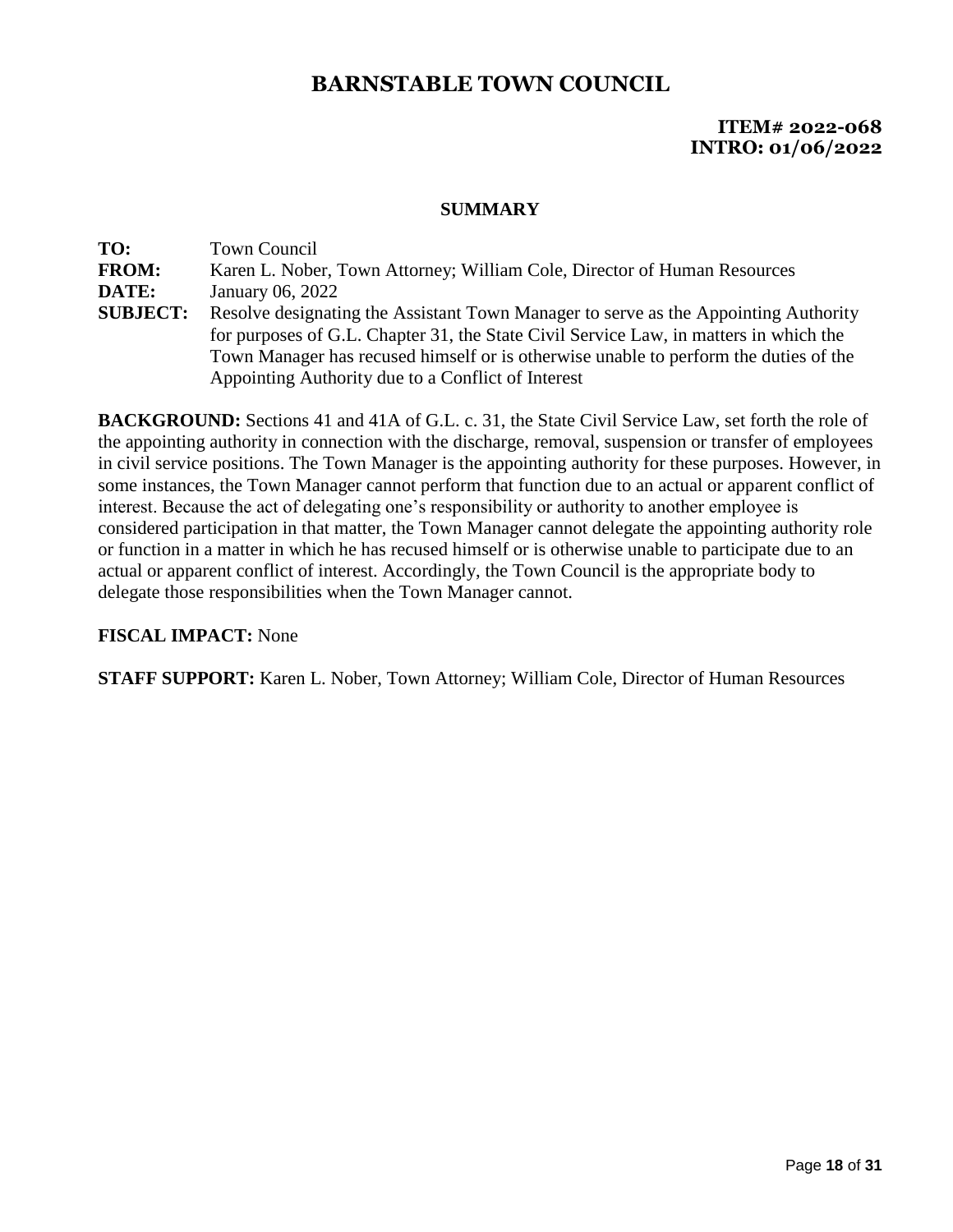### **B. NEW BUSINESS (Refer to Public Hearing on 02/03/2022)**

### **BARNSTABLE TOWN COUNCIL**

**ITEM # 2022-069 INTRO: 01/06/2022**

#### **2022-069 AUTHORIZING THE TOWN MANAGER TO EXECUTE A MAJOR AMENDMENT TO THE ORIGINAL REGULATORY AGREEMENT 2019-03 BETWEEN THE TOWN OF BARNSTABLE AND AIRVIEW, LLC FOR THE PROPERTIES LOCATED AT 451 AND 467 IYANNOUGH ROAD, HYANNIS**

**ORDERED:** That the Town Council hereby authorizes the Town Manager pursuant to Sections 168-5 and 168-10 of Chapter 168 of the General Ordinances of the Code of the Town of Barnstable (the "Code") to amend the original Regulatory Agreement 2019-03 between the Town of Barnstable and Airview, LLC for the properties located at 451 and 467 Iyannough Road/Route 28, Hyannis, Massachusetts, shown on Town of Barnstable Assessor's Map 311 as Parcels 027, 081 and 082, respectively, and which are more particularly described in the deed recorded with the Barnstable County Registry of Deeds in Book 28116, Page 008 (collectively, the "Property"), consisting of approximately 2.108 acres of land, and further authorizing a drive-through with supplemental site improvements and granting the requested zoning relief pursuant to and as described in this First Major Amendment to Regulatory Agreement.

#### **FIRST MAJOR AMENDMENT TO REGULATORY AGREEMENT** AIRVIEW, LLC 451 AND 467 IYANNOUGH ROAD, HYANNIS, MA 02601

This Regulatory Agreement Amendment ("Amended Agreement" or "Amended RA") is entered into by and between the applicant, **Airview, LLC** (the "Applicant" and/or "Developer"), a Massachusetts limited liability company with a mailing address of 297 North Street, Hyannis, MA 02601, and the **Town of Barnstable** (the "Town"), a municipal corporation with a mailing address of 367 Main Street, Hyannis, MA 02601, on this day of  $\qquad \qquad$ , 2021, pursuant to Section 240-24.1 of the Barnstable Zoning Ordinance and Chapter 168 of the Code of the Town of Barnstable.

#### WITNESS:

WHEREAS, the Applicant and the Town entered into a Regulatory Agreement dated July 15, 2020 ("RA 2019-03"), which is recorded in the Barnstable County Registry of Deed in Book 33111, Page 187;

WHEREAS, the Applicant has constructed Building A, a one-story retail pharmacy building with a drive through lane and a gross floor area of approximately 10,000 square feet, and Building B an approximately 6,000 square foot building together with numerous site improvements, including a significant reduction in curb-cuts, increased landscaping, new parking, pedestrian and site amenities, and new storm-water drainage;

WHEREAS, The Applicant applied for an amendment to RA 2019-03 to allow for a drive through window, additional signage, and minor revisions to the site plan to accommodate a drive through for a 2,500 square foot food service establishment/coffee shop located in Building B as shown on the Amended Redevelopment Plans are hereafter referred to herein, collectively, as the "Amended Redevelopment", all as shown on the plans submitted and attached hereto as **Exhibit A** (hereafter, the "Amended Redevelopment Plans";

WHEREAS, pursuant to sections 168-3 and 168-10 of the Code of the Town of Barnstable, the Town of Barnstable is authorized to amend RA 2019-03 with the Applicant;

WHEREAS, the Applicant continues to own the properties known as and numbered 451 and 467 Iyannough Road, Hyannis, which are shown on Barnstable Assessor's Map 311, as Parcels 027, 081 and 082 respectively, and which are more particularly described in the deed recorded with the Barnstable County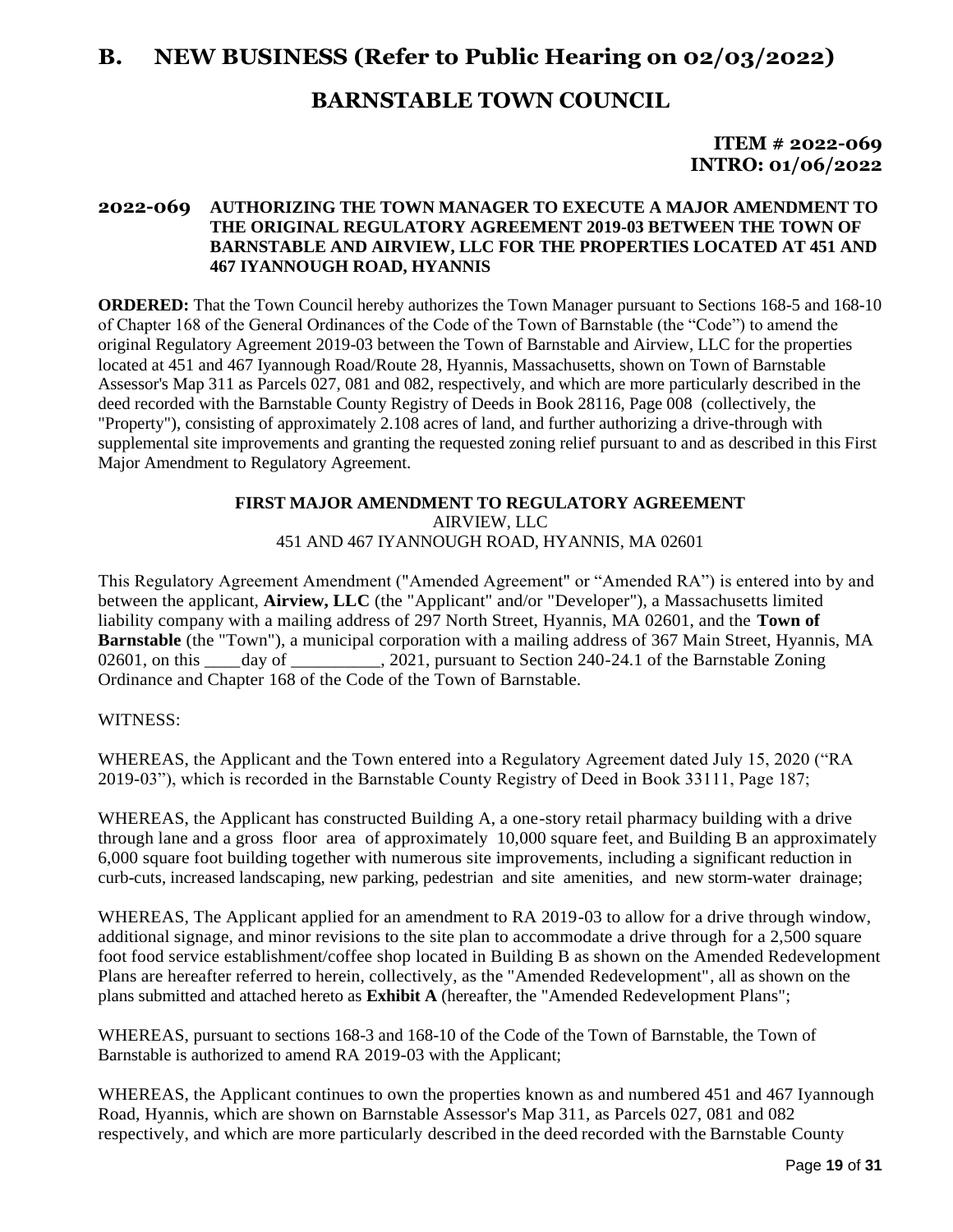Registry of Deeds in Book 28116, Page 008 (hereafter, collectively, the "Property");

WHEREAS, the Applicant commenced development of the Property consistent with the approvals under RA 2019-03 by constructing Buildings A and B, with Building A already occupied by a Walgreens Drug Store;

WHEREAS, this Amended Agreement shall establish additional permitted uses, densities, signage, traffic, and the drive through, within the approved Redevelopment (as defined within the original RA 2019-03), the duration of this Amended Agreement, and any other terms and conditions mutually agreed upon between the Applicant and the Town;

WHEREAS, the scale, placement, materials, design, and details of the buildings comply with the Design and Infrastructure Plan guidelines; and the Project and its supported mitigation provide the infrastructure necessary to support the project;

WHEREAS, the Town and Applicant desire to amend RA 2019-03 and this Amended Agreement reflects their respective understandings and agreements with regard to the Amended Redevelopment;

WHEREAS, the Applicant commits to use of the Property in accordance with this Amended Agreement and desires to have a reasonable amount of flexibility to carry out the amended use and therefore considers this Amended Agreement to be in its best interests;

WHEREAS, the Amended Agreement will not require regulatory review under the Massachusetts Environmental Policy Act (MEPA);

WHEREAS, the Amended Agreement is not subject to review by the Cape Cod Commission as a Development of Regional Impact due to its location in the GIZ and due to the adoption of Barnstable County Ordinance 2006-06 establishing a cumulative development threshold within the GIZ, under which this Redevelopment may proceed;

WHEREAS, the Amended Redevelopment proposal was reviewed by the Site Plan Review Committee (Building, Department of Public Works, Hyannis Fire District, etc.) pursuant to Article IX of the Zoning Ordinance. Per the Site Plan Review Letter dated February 8, 2021, the Committee determined that the proposal was approvable subject to obtaining Planning Board approval for the modification to the approved Regulatory Agreement, with recommendations for sufficient stacking and a focus on site improvements to ensure that pedestrian and vehicle circulation would be sufficient and safe provided the added drive-through.

WHEREAS, pursuant to Section 168 of the Code of the Town of Barnstable, the Town of Barnstable may enter into Regulatory Agreements with qualified applicants in areas shown on the Regulatory Agreements District Map. The subject property is located within the area delineated for regulatory agreements. Regulatory agreements may be amended pursuant to §168-5(D). This request qualifies as a substantial amendment, as additional zoning relief is necessary, and must be approved by the Planning Board and Town Council;

WHEREAS, the Applicant submitted a "Traffic Impact and Assess Study" dated May 27, 2021 performed by WorldTech Engineering ("WorldTech") and an additional Traffic Report in July 2021;

WHEREAS, after the initial hearing on the Application to amend RA 2019-03, the Planning Board requested a Peer Review of the traffic implications of the proposed amendments;

WHEREAS, the Planning Board hired Vanasse & Associates Inc. "Vanasse") to conduct the peer review ("Peer Review" at the Applicant's expense) and;

Vanasse submitted the Peer Review on October 5, 2021;

and WorldTech Engineering submitted a "Peer Review Memo Response" dated October 21, 2021;

WHEREAS, the final Traffic Impact and Assessment Study showed that anticipated traffic impacts are 97 new trips during the peak hour. This was deemed to create significant queuing leaving the Site as well as adding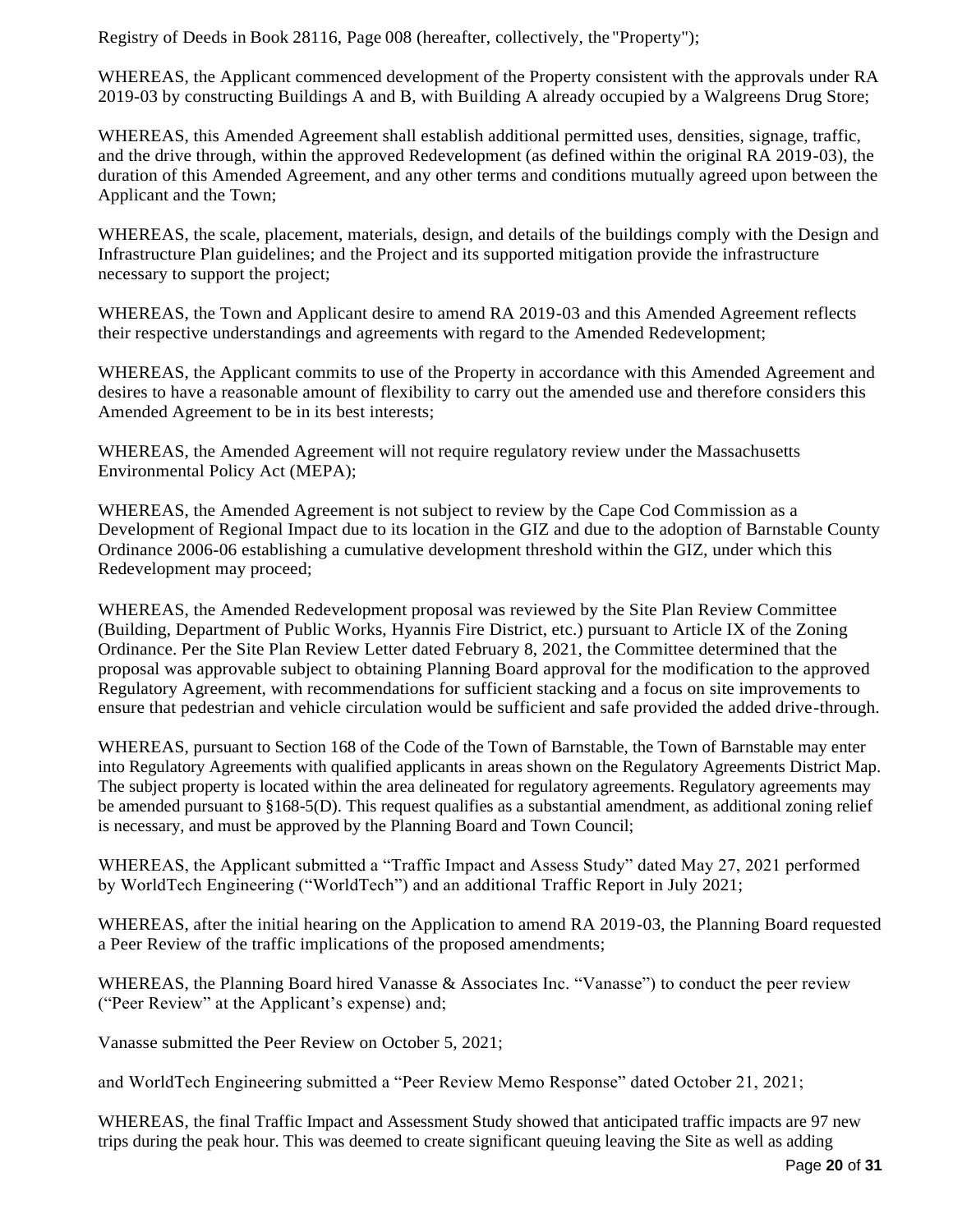vehicular trips to an already congested regional roadway;

WHEREAS, the Applicant submitted a revised Site Plan dated November 22, 2021 from Baxter Nye Engineering & Surveying with additional signage and modifications to the parking lot layout;

WHEREAS, the Applicant submitted signage design and specifications and a rendering for the proposed drive through;

WHEREAS, the Amended Agreement application has undergone a public hearing opened on 08/23/2021 and closed on 11/22/2021 and received an affirmative majority vote from the Planning Board on 11/22/2021;

WHEREAS, the Amended Agreement has undergone a public hearing opened on XX/XX/XXXX and closed on XX/XX/XXXX before the Barnstable Town Council and received a \_\_\_\_\_\_\_\_\_\_\_\_\_\_\_vote \_\_\_\_\_\_\_\_\_ the Agreement on \_\_\_\_\_\_\_\_\_\_\_\_\_\_, 2022;

NOW, THEREFORE, in consideration of the agreements and covenants set forth hereinafter, and for other good and valuable consideration, the receipt and sufficiency of which each of the parties hereby acknowledge to each other, the Applicant and Town do enter into this Amended Agreement, and hereby agree to covenant as follows:

- 1. All conditions defined within the original RA 2019-03 shall remain in full force and effect.
- 2. The Amended Redevelopment shall consist of:
	- Addition of a drive-through for a 2,500 square foot food service establishment/coffee shop located in Building B with a drive through lane and additional site improvements including wayfinding, drive through and traffic control signage, a clearance bar and a patio.
	- A reduction in provided parking from 80 to 78 paved parking spaces.
	- The island directly at the rear of the Building B was increased to accommodate the drive through menu boards.
	- The southeast rear corner of the site was established as one-way circulation counter clockwise around Building B.
	- Within the southeast corner, parking was modified from ninety degree parking to angled parking to better accommodate one-way traffic and the reduced drive aisle width.
	- Modification to the median on Route 28, including addition of two flexible bollards, to be coordinated with MassDOT for approval in an effort to further limit the ability to take a left turn into the site.
	- Addition of a bike rack.
- 3. The Developer constructed the Redevelopment on the Property in accordance RA 2019-03.
- 4. This Amended Agreement shall vest land use development rights in the Property for the duration of this Agreement, and such rights shall not be subject to subsequent changes in local development ordinances, with the exception of changes necessary to protect the public health, safety or welfare.
- 5. Any substantial deviation from the authorized terms of this Amended Agreement shall require review by the Town Council and Planning Board pursuant to Chapter 168-10 of the Code.
- 6. The Developer agrees to construct the Amended Redevelopment on the Property in accordance with the Amended Redevelopment Plans which are submitted herewith and which are entitled as follows:
	- a. "Layout and Dimension Plan", Sheet C3.0, revised November 22, 2021
	- b. "Landscape Planting Plan", Sheet L1, dated November 17, 2021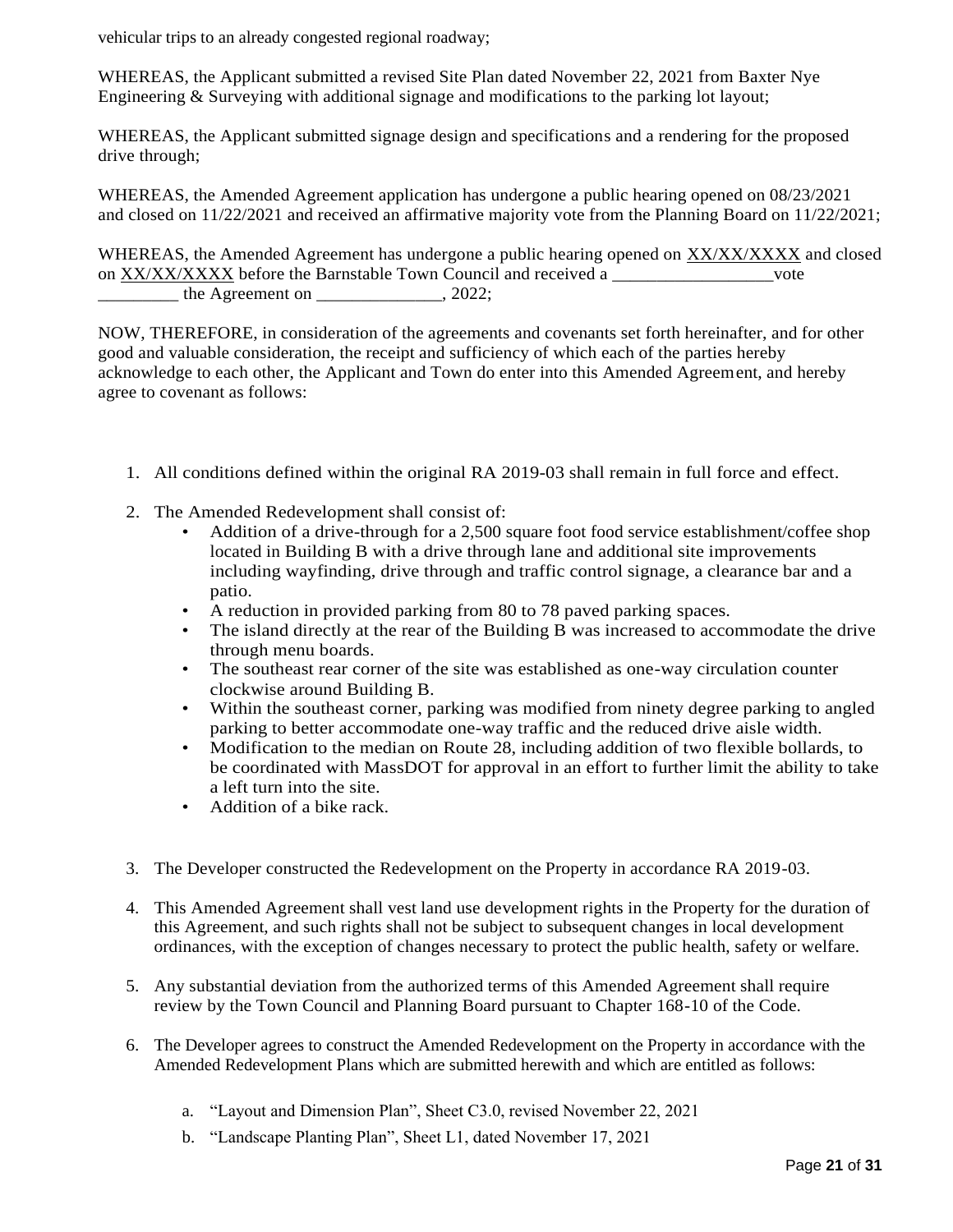- c. Building B Floor Plan and Elevation drawings as follows:
	- i. "FF & E Plan ", Sheet I101, dated November 22, 2021
	- ii. "Building Exterior Elevations", Sheet A201, dated September 3, 2021
	- iii. "Building Exterior Elevations", Sheet A202, dated September 3, 2021
- d. Signage Plan "Starbucks Coffee #66563 467 Iyannough Road Hyannis, MA 02601", Sheets 1-11, dated November 19, 2021and revised November 22, 2021
- 7. This Agreement shall run with the land, and all of the terms, conditions, and obligations contained in this Agreement shall be binding on any successor or assignor of the Applicant.
- 8. The remaining 3,500 square feet of space of Building "B" shall be occupied by office use or low impact retail use not to exceed the traffic impact established for office use (58 new total daily trips, 7 new AM peak hour trips and 9 PM peak hour trips) in accordance with the Traffic Impact and Access Study prepared by WorldTech Engineering dated July 2021. Office use shall not include medical or dental offices or clinics, unless approved by the Planning Board at a public hearing.
- 9. All new exterior lighting shall be "dark sky complaint" in order to retain all exterior lighting on the site.
- 10. All deliveries for both Building A and Building B shall be during non-peak hours. Deliveries shall be limited to the hours when the Starbucks is closed. Limited small deliveries may occur during the day via small vans, which can park in front of the store drop off and leave.
- 11. The northeastern driveway island shall be constructed substantial in conformance with the Layout and Dimension Plan updated November 22, 2021. The Massachusetts Department of Transportation shall review and approve the final design on the northeastern driveway island.
- 12. As a result of the traffic impacts to the surrounding roadways, the Applicant has agreed to provide \$100,000 towards the study and/or design of roadway and multi-modal improvements along the Route 132 and/or Route 28 corridor(s).
- 13. The Developer is responsible for obtaining all applicable permits and licenses.
- 14. No Certificate of Occupancy shall be issued until all conditions of this Amended Agreement have been met and Design and Infrastructure Plan approval has been issued.
- 15. Prior to the issuance of any building permits the Developer shall submit a bike rack detail.
- 16. This Amended Agreement is transferable to a person or entity other than the Applicant (hereafter, the "Transferee") with prior written notice to the Town Manager and contingent upon the Applicant being in compliance with all the requirements of this Agreement. However, no such notice to the Town shall be effective unless it includes a written acknowledgement by the Transferee that they have read this Regulatory Agreement, and any amendments thereto, and they agree to be bound by the terms and conditions set forth herein, in which event after such assignment the transferor shall be relieved of liability from and after the date of transfer. Upon receipt of such written notice of transfer, and subject to a determination by the Town Manager that that the Applicant is in compliance with all the then applicable requirements of the Agreement, the Transferee and the Town Manager shall execute a minor amendment of this Regulatory Agreement acknowledging the Transferee is a signatory of this Regulatory Agreement, agreeing to be bound by the terms and conditions set forth herein, and any subsequent amendments hereto, and assuming liability as of the date of transfer. No Planning Board or Town Council approval is required for such a minor amendment acknowledging such a transfer in ownership.
- 17. The Developer estimates that construction will commence within 30 days of the granting of the Building permits.
- 18. To the extent that the Amended Redevelopment Plans referenced in this Amended Agreement do not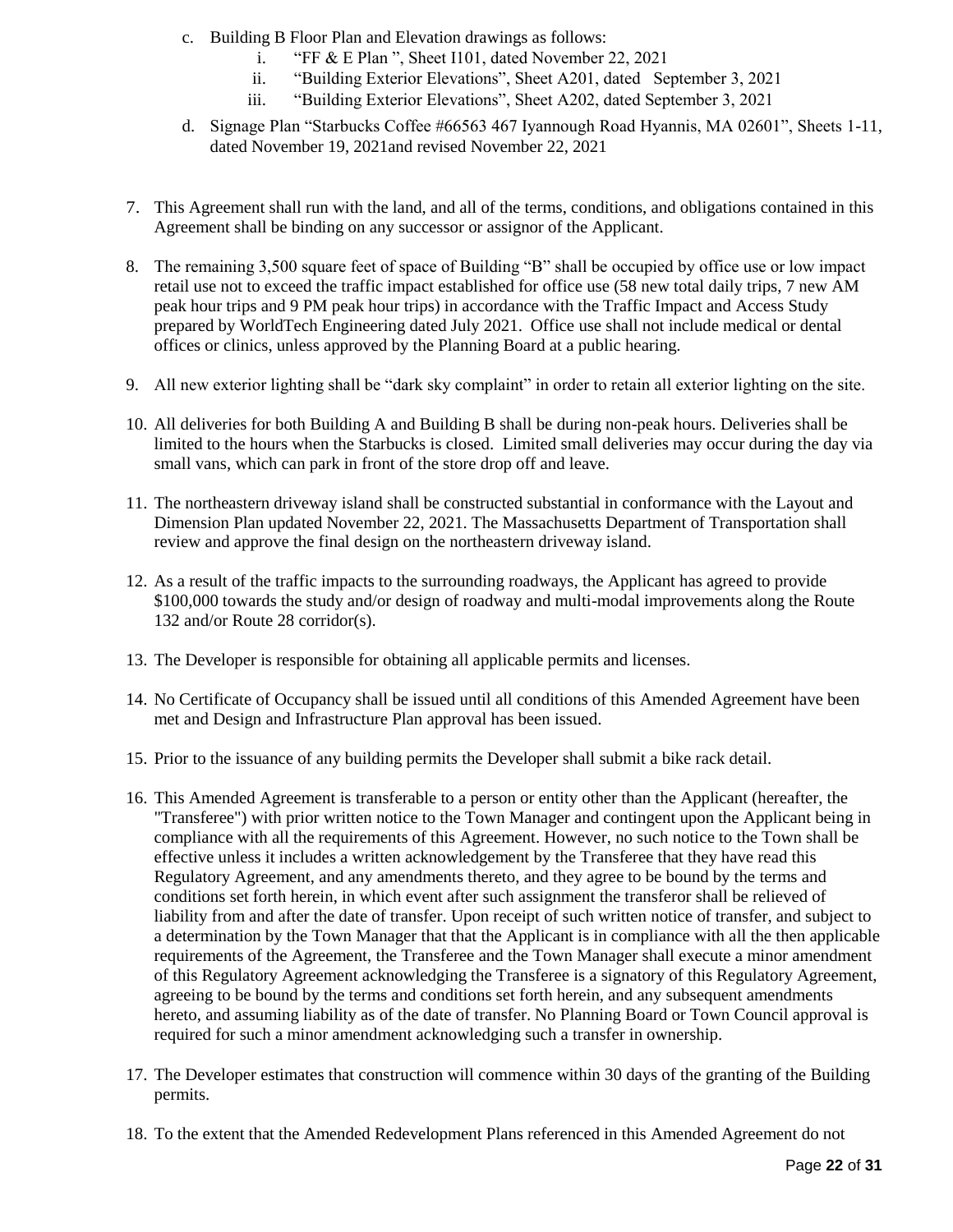depict all the findings and conditions set forth in this Agreement, revised plans and/or notations shall be provided with the submission of final plans to the Building Commissioner. The amended Redevelopment shall remain in substantial conformance with the Site Plan Review approvals dated July 2, 2019 and February 8, 2021 and all conditions thereof and any modifications thereto including any conditions required should the Building Commissioner determine that modifications to the Site Plan Review approval are necessary as reflected in the final approved site plan.

- 19. Upon completion of all work, a registered engineer or land surveyor shall submit a letter of certification and an as-built plan, made upon knowledge and belief in accordance with professional standards that all work has been done in substantial compliance with the approved site plan (Barnstable Code Section 240-104(G). This document shall be submitted before the issuance of the final certificate of occupancy.
- 20. The Town hereby grants the following waivers from the Town of Barnstable Zoning Ordinance for the Redevelopment, as requested by the Developer:
	- a. Section 240-24.1.4.1.11(A) (3) Drive-through windows. Drive-through windows are prohibited within the Hyannis Village Zoning Districts; with the exception that banks allowed as a principal permitted use may construct and operate a drive-through window upon the issuance of a special permit.
		- i. The proposed amendment to the RA 2019-03 requests the ability to construct a second drive through window for a 2,500 square foot food service establishment/coffee shop within Building B.
	- b. Sections 240-24.1.11(A) (6); 240-67(A), (B), and (C), and 240-65 (A)-(I), Signage. Airview, LLC seeks to amend the original RA 2019-03 to update the request associated with the need for the previously approved signage waivers to incorporate signage proposed for the food service establishment/coffee shop and to modify the request associated with signage established for Building A.
		- ii. Section 240-67(B) limits the maximum square footage of all signs to the lesser of 50 square feet or 10% of the building face. Excluding directional drive thru signage, the total square footage of signage for Building A (pharmacy) is 177.54 square feet and the total square footage of signage for Building B (proposed retail space) is 150 square feet.
		- iii. Section 240-67(C) limits the maximum size of any freestanding sign to 10 square feet except that the Building Commissioner can grant up to 24 square feet. The project proposes two freestanding signs each totaling 30 square feet.
		- iv. Section 240-65(A) limits each business to a total of two signs. Building A (proposed pharmacy) proposes 6 signs (four building signs and one panel on each of the two freestanding pylon signs). Building B (retail space) proposes four signs (a panel on each of the freestanding pylon signs for each location) with additional signage to be determined.
		- v. Section 240-65(d) allows one freestanding sign per business, which may not exceed half of the allowable size as permitted. The project proposes two freestanding signs each of which exceeds the allowable size.
		- vi. Section 240-65 and 240-67 Signs in the HG District. Redevelopment proposes two free-standing signs – one along Route 28 and one along Barnstable Road. The Ordinance allows for only one free-standing sign per business.
		- vii. Section 240-78 Internal Illumination drive through menu signage will be internally illuminated.
		- Page **23** of **31** viii. Section 240-75 allows for directional or safety signs provided such signs do not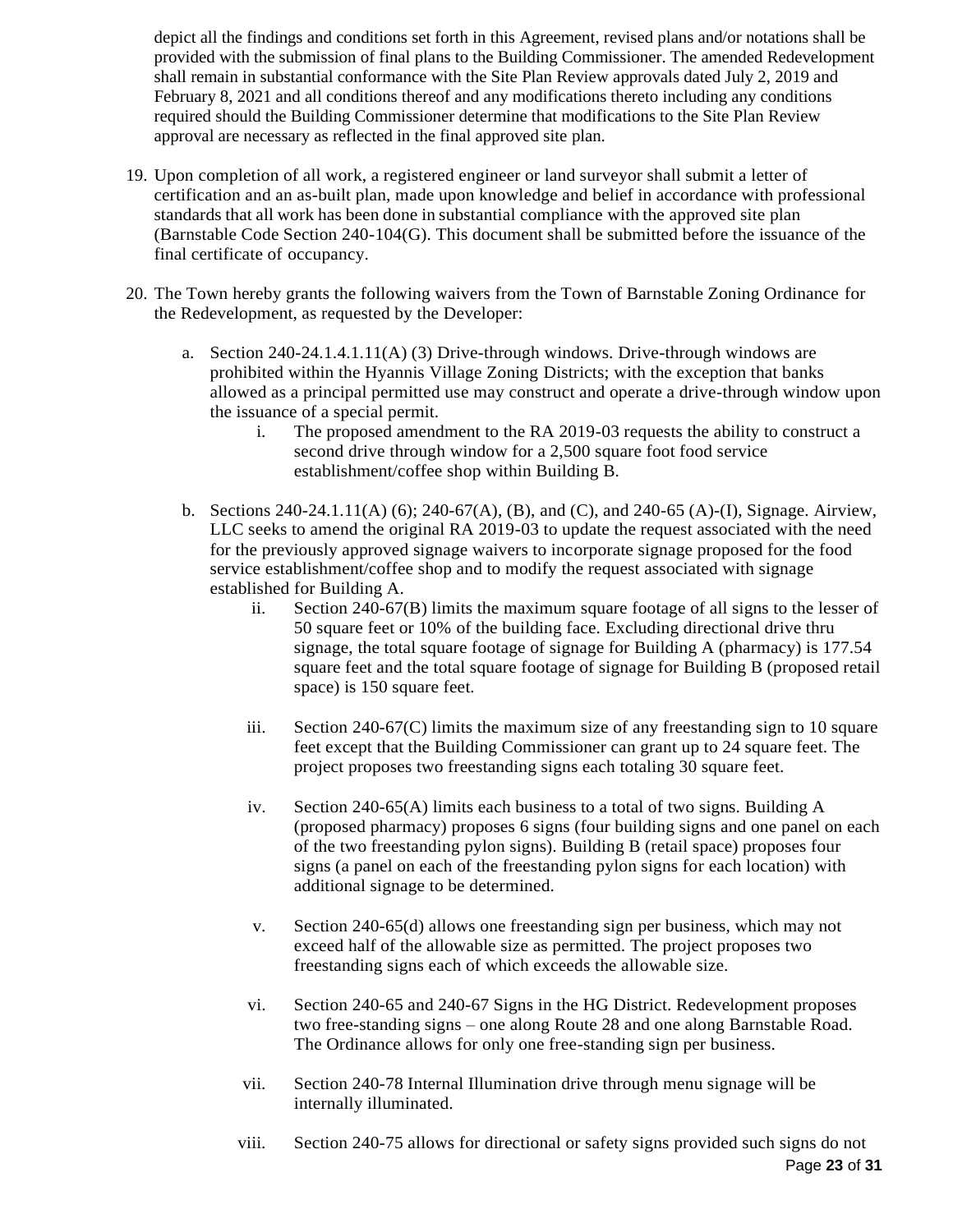exceed one square foot in area, nor be more than three feet high. No more than four such signs are allowed per site. Building B proposes the following directional/safety signs:

| 18" CHANNEL LETTERS ON BUILDING (A)                       |              | 22.94 SQ FT.                |
|-----------------------------------------------------------|--------------|-----------------------------|
| 48" DT WALL SIGN (B)                                      | 6.96 SQ. FT. |                             |
| <b>CLEARANCE BAR (C)</b>                                  | 2.29 SQ. FT. |                             |
| 46" ILLUMINATED DIRECTIONAL TYEO (D)<br>Sign cabinet only |              | 7.99 SQ. FT.<br>2.6 SQ. FT. |
| PRE-MENU BOARD (G)                                        | 6.72 SQ. FT. |                             |
| FREESTANDING 5-PANEL MENU (H)                             |              | 22.9 SQ. FT.                |
| DOS ON CANOPY (I)                                         | 9.62 SQ. FT. |                             |

- c. Section 240-24.1.8(B) (3), Special Permit for retail uses that increase the number of vehicle trips per day and/or increase peak hour vehicle trips.
	- ix. Proposed 2,500 square foot food service establishment/coffee shop will result in increase of vehicle trips.
- d. Section  $240-24.1.8(C)(2)(a)$ , Special Permit for new vehicular access/change in use that increases vehicle trips per day and/or peak hour roadway use for existing curb cuts on Route 28.
	- x. Proposed retail uses will result in increase of vehicle trips.
- 21. The failure of this agreement to address a particular permit, condition, term, or restrictions shall not relieve the qualified applicant of the necessity of complying with the law governing said permitting requirements, conditions, term or restriction;
- 22. Section 240-24.1.11(A) (4) (a) [1] and Section 240-56, Schedule of Parking Spaces.
	- xi. Airview, LLC seeks to amend the original RA 2019-3 to update the request associated with the need for a reduction from the required parking. The Amended Redevelopment provides a total of 78 parking spaces. The proposed redevelopment, with the remaining 3,500 square of Building B being used as office, requires a total of 83 parking spaces. If the remaining 3,500 square feet of Building  $\bar{B}$  is used for low impact retail, the required parking would be 89 parking spaces. In either scenario, the required parking exceeds the provided parking.
- 23. This amended Regulatory Agreement may not be used to prevent the Town of Barnstable or other governmental agency from requiring the qualified applicant to comply with the laws, rules and regulations and policies enacted after the date of the regulatory agreement, if the Town of Barnstable or governmental agency determines that the imposition of and compliance with the newly effective laws and regulations are essential to ensure the public health, safety or welfare of the residents of all or part of the jurisdiction.

IN WITNESS WHEREOF, the parties have hereunto caused this Agreement to be executed on the day and year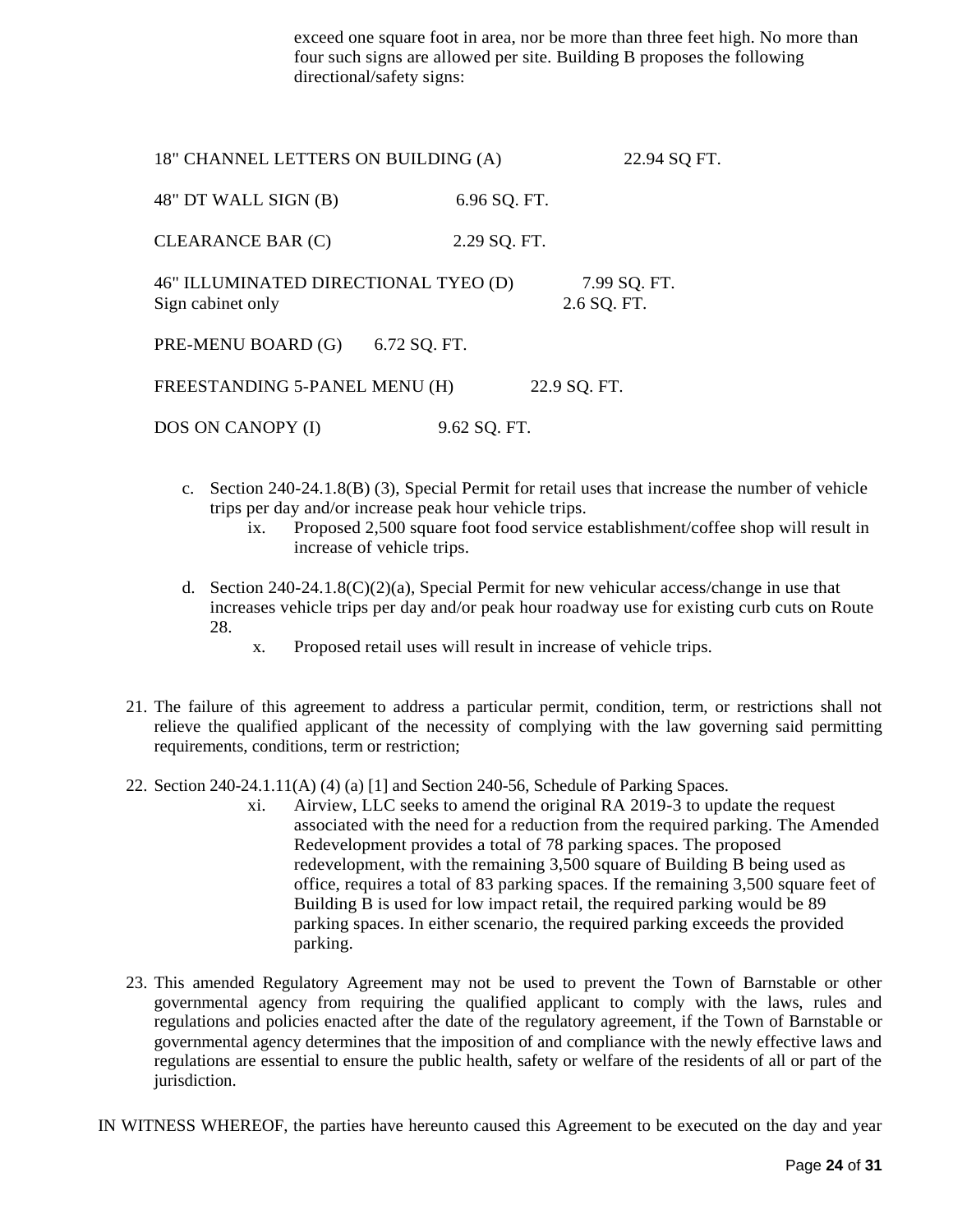first above written.

| Town of Barnstable,     |                                                                                                                                                                                                                                     |
|-------------------------|-------------------------------------------------------------------------------------------------------------------------------------------------------------------------------------------------------------------------------------|
| By,                     |                                                                                                                                                                                                                                     |
|                         | <b>Date</b>                                                                                                                                                                                                                         |
| Mark S. Ells            |                                                                                                                                                                                                                                     |
| <b>Town Manager</b>     |                                                                                                                                                                                                                                     |
| Airview LLC,            |                                                                                                                                                                                                                                     |
| By,                     |                                                                                                                                                                                                                                     |
|                         | <b>Date</b> and the part of the same of the same of the same of the same of the same of the same of the same of the same of the same of the same of the same of the same of the same of the same of the same of the same of the sam |
| <b>Stuart Bornstein</b> |                                                                                                                                                                                                                                     |

### PROPERTY DESCRIPTION

The land, together with the buildings thereon, situated in Barnstable (Hyannis), Barnstable County, Commonwealth of Massachusetts, consisting of two parcels, bounded and described as follows:

#### Parcel I

A certain parcel of land with the buildings thereon situated in Barnstable (Hyannis), Barnstable County, Commonwealth of Massachusetts, bounded and described as follows:

NORTHERLYby Iyannough Road - Route 28, a public way, asshown on a plan hereinafter mentioned, 175.90 feet;

EASTERLYby land now or formerly of Henry Murphy, et ali, as shown on said plan, 202.99 feet;

SOUTHERLYby land now or formerly of Allan F. Jones, as shown on said plan, by two courses, 96.24 feet and 49.34 feet, respectively; and

WESTERLYby Parcel II described below, as shown on said plan, 247.96 feet.

The above described parcel contains 34,450 square feet of land, more or less, according to said plan.

The above described premises are shown on a plan entitled "Plan of Land in Hyannis - Barnstable - Mass. for Armands Restaurant, Scale: 1 IN = 40 FT, Date: 3 July 1958, Charles N. Savery, Co., Engineers  $\&$ Surveyors, Cotuit- Falmouth Mass., Plan No. 75839," which said plan is recorded with the Barnstable County Registry of Deeds in Plan Book 144, Page 85.

Property Address: 451 Iyannough Road - Route 28, Hyannis, Massachusetts.

Parcel II

A certain parcel of land with the buildings thereon situated in Barnstable (Hyannis), Barnstable County, Commonwealth of Massachusetts, bounded and described as follows:

NORTHERLYbyRoute 28, a public way, as shown on a plan hereinafter mentioned, 150.00 feet;

EASTERLYbyother land of the Town of Barnstable Cobb Trust as shown on said plan, 248.47 feet, being Parcel I described above;

SOUTHERLYbyland now or formerly of Allan F. Jones as shown on said plan, 231.98 feet;

Page **25** of **31** WESTERLYby land now or formerly of N. W. Kalat and M. H. Segel, Trustees, as shown on said plan, 236.98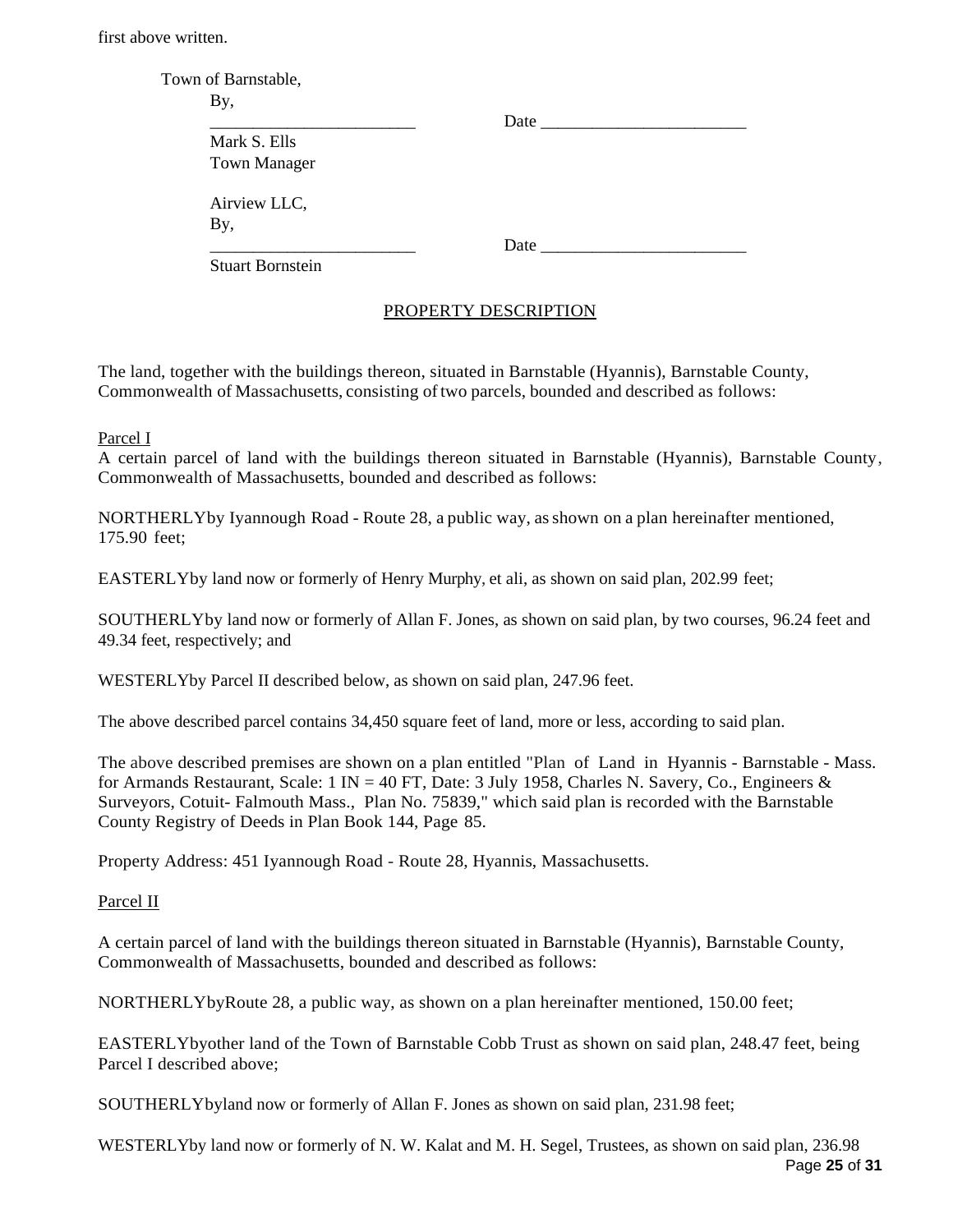feet;

NORTHERLYby other land of the Town of Barnstable Cobb Trust as shown on said plan, 100.00 feet; and

WESTERLYby said Cobb Trust land as shown on said plan, 107.97 feet.

The above described parcel contains 1.34 acres of land, more or less, according to said plan.

The above described premises are shown on a plan entitled "Town of Barnstable Plan of a portion of a Cobb Lot in Hyannis (Barn's) Mass. to be conveyed to the Dennis F. Thomas Post No. 2578 Veterans Of Foreign Wars Building Association, Inc., Engineering Section D. P. W., Scale: 1 in. = 30 ft., Date: Aug. 18, 1982," and recorded with the Barnstable County Registry of Deeds in Plan Book 368, Page 97.

Property Address: 467 Iyannough Road – Route 28, Hyannis, Massachusetts 02601.

For title to Parcels and II see deed recorded in the Barnstable County Registry of Deeds in Book 28116, Page 008.

#### ASSENT TO REGULATORY AGREEMENT

The undersigned, Airview, LLC, a Massachusetts limited liability company, of 297 North Street, Hyannis, Massachusetts 02601, the owner ofproperty in Hyannis, Barnstable County, Massachusetts, described in a Deed recorded in Book 28116, Page 008, does hereby consent to the recording of a Regulatory Agreement by and between Airview, LLC, a Massachusetts limited liability company and the Town of Barnstable dated 2022. Airview, LLC further agrees to be bound by the terms and conditions contained in said Regulatory Agreement.

Executed this \_\_\_\_\_\_ day of \_\_\_\_\_\_\_\_\_\_\_\_\_\_\_\_\_\_\_\_\_\_\_\_\_\_, 2022.

Applicant:

Signature:

Print:

Date:

### **EXHIBIT A: REDEVELOPMENT PLANS**

**SPONSOR:** Paul C. Neary, Councilor, Precinct 6

\_\_\_\_\_\_\_\_\_\_\_ \_\_\_\_\_\_\_\_\_\_\_\_\_\_\_\_\_\_\_\_\_\_\_\_\_\_\_\_\_

\_\_\_\_\_\_\_\_\_\_ \_\_\_\_\_\_\_\_\_\_\_\_\_\_\_\_\_\_\_\_\_\_\_\_\_\_\_\_\_\_

DATE ACTION TAKEN

\_\_\_\_ Read Item

\_\_\_\_ Motion to Open Public Hearing

\_\_\_\_ Rationale

Public Hearing

\_\_\_\_ Close Public Hearing

\_\_\_\_ Council Discussion

\_\_\_\_ Vote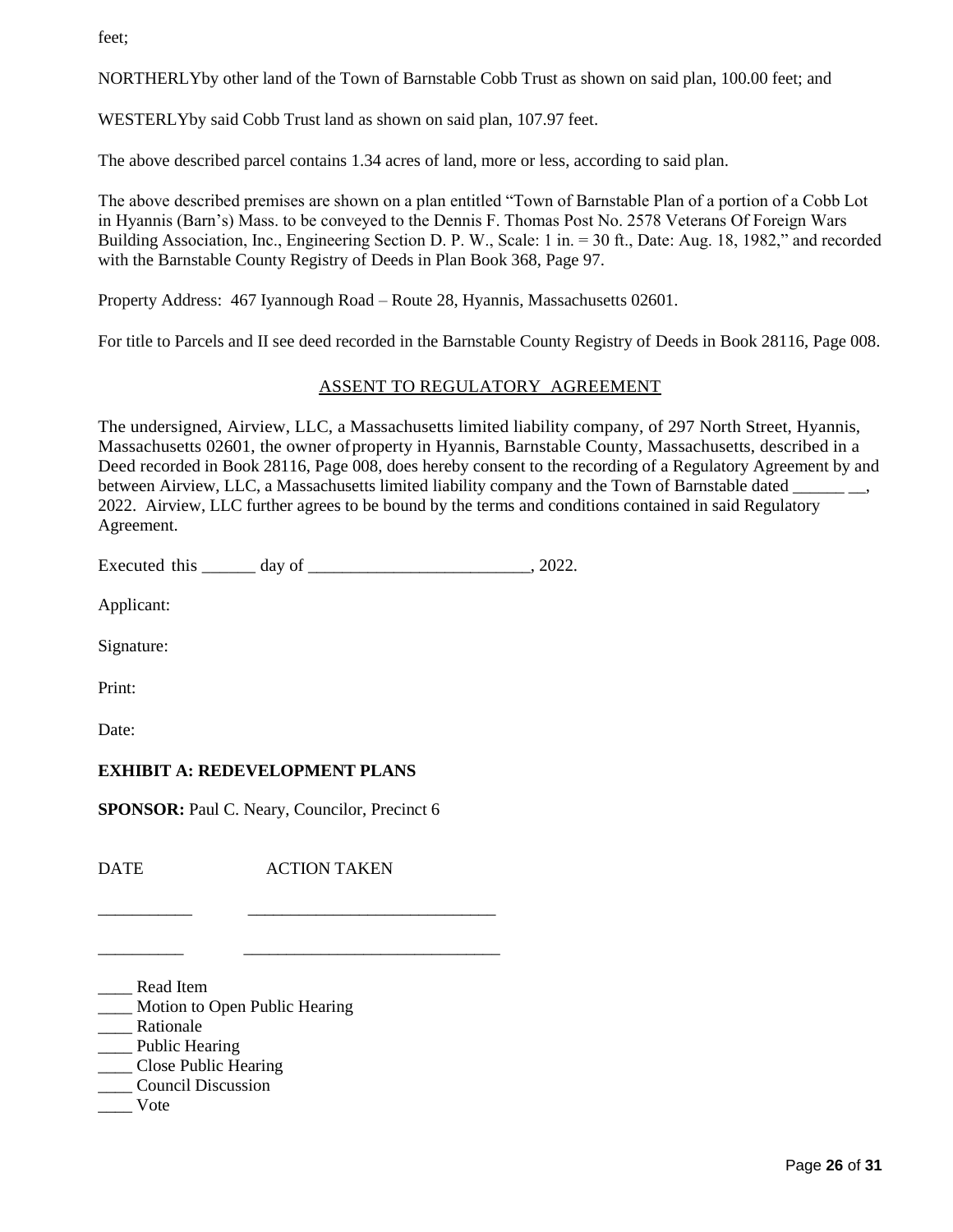### **ITEM# 2022-069 INTRO: 01/06/2022**

#### **SUMMARY**

| TO:             | Town Council                                                                         |
|-----------------|--------------------------------------------------------------------------------------|
| <b>FROM:</b>    | Airview LLC                                                                          |
|                 | <b>THROUGH:</b> Elizabeth S. Jenkins, Director of Planning and Development           |
| DATE:           | January 06, 2022                                                                     |
| <b>SUBJECT:</b> | Authorizing the Town Manager to execute a major amendment to the original Regulatory |
|                 | Agreement 2019-03 between the Town of Barnstable and Airview, LLC for the            |
|                 | properties located at 451 and 467 Iyannough Road, Hyannis                            |

**RATIONALE**: The Developer, Airview LLC, which entity has standing to proceed as owner of the properties at 467 and 451 Iyannough Road/Route 28, Hyannis, Massachusetts shown on Town of Barnstable Assessor's Map 311, as Parcels 027, 081 and 082 respectively, and which are more particularly described in the deed recorded with the Barnstable County Registry of Deeds in Book 28116, Page 008, consisting of approximately 2.108 acres, located within the Downtown Hyannis Growth Incentive Zone (GIZ), has filed an application to amend the original Regulatory Agreement with the Town of Barnstable under Chapter 168 and Chapter 240 of the Barnstable Code to incorporate a food service establishment/coffee shop with a drive-through within Building B.

The Developer has undergone several public hearings on the Amended Agreement application and received a unanimous vote from the Planning Board recommending the execution of the Regulatory Agreement on November 22, 2021.

The Developer has received approvals from Site Plan Review and Planning Board. The development is not subject to review by the Cape Cod Commission as a Development of Regional Impact as it does not trigger any Cape Cod Commission jurisdictional thresholds.

The Developer proposes to incorporate a 2,500 square foot food service establishment/coffee shop with a drive through to be located in Building B.

In order to understand the impact that the proposed food service establishment/coffee shop with a drive through would have on overall traffic, the Developer coordinated with WorldTech Engineering to provide a Traffic Impact and Access Study.

Additionally, the Developer agreed to and paid for a peer review of World Tech Engineering's Traffic Impact and Access Study which was achieved by Vanasse & Associates Inc. Vanasse and Associates provided comments with regard to the composition of the Traffic Impact and Access Study as a whole as well as comments with regard to the proposed site plan. Vanasse stressed that the use for the balance of Building B (3,500 square feet) should be reconciled as the use would impact both the trip generation and parking calculations for the overall development. In response, as defined in Condition #8, the Developer agreed that the remaining 3,500 square feet would be restricted strictly to office use or low impact retail not to exceed the traffic impact established for office use within the Traffic Impact and Access Study. Office was further defined not to include medical or dental offices or clinics unless approved by the Planning Board at a public hearing.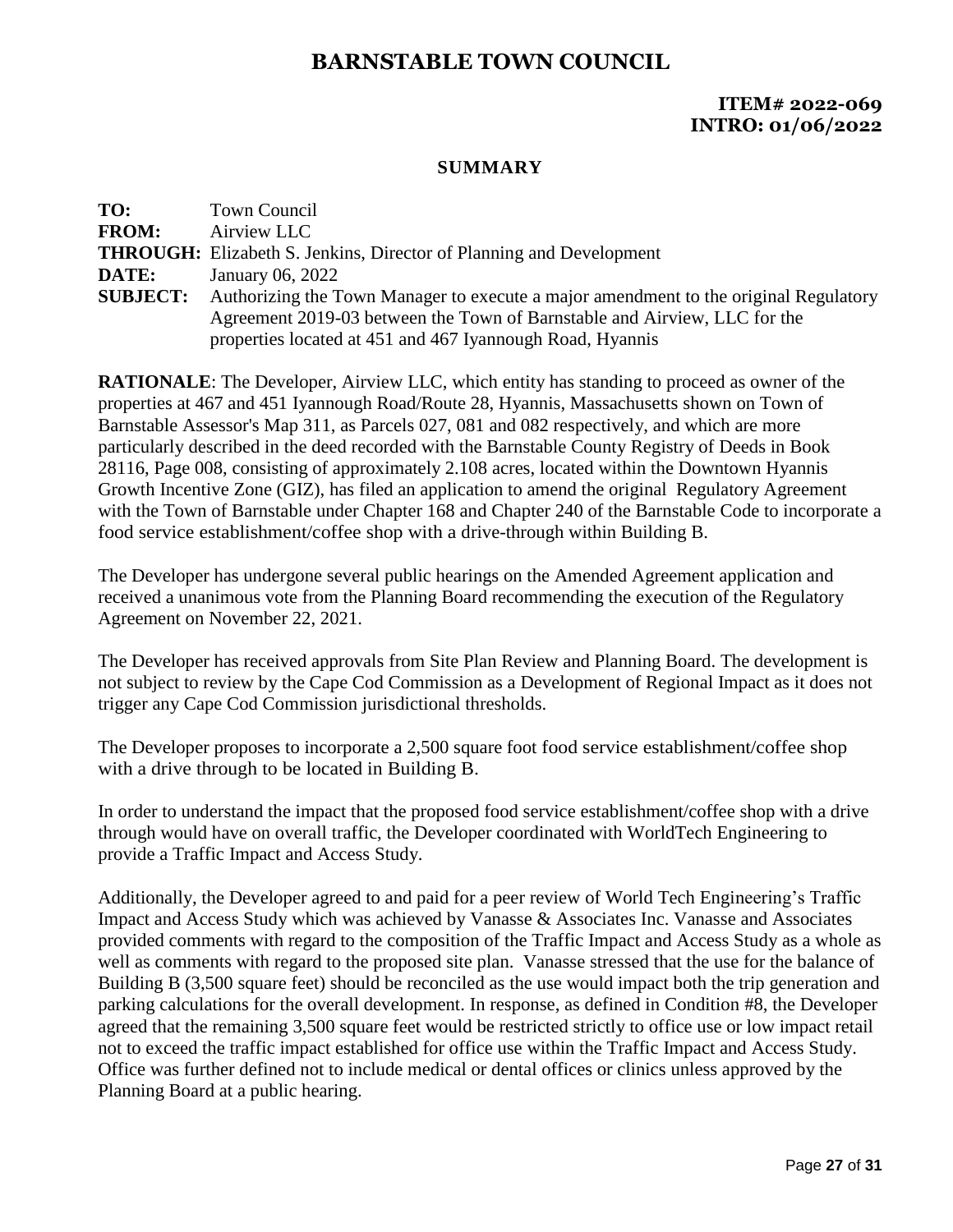Vanasse also recommended incorporation of several site improvements including additional wayfinding signs and modifications to the parking layout such as angled parking for the row of spaces east of the Building B to reflect the one-way traffic flow and the reduced drive aisle width to accommodate the drive-through which the applicant incorporated. The Developer has also made improvements to the median on Route 28 including the addition of two flexible bollards, to be coordinated with MassDOT for approval in an effort to further limit the ability to take a left turn into and out of the site.

Additional site improvements include enhanced pedestrian circulation through the addition of a new crosswalk and incorporation of a bike rack as a transportation demand management.

The Amended Redevelopment will provide the following traffic mitigation benefit:

 The Applicant has agreed to provide \$100,000 towards the study and/or design of roadway and multi-modal improvements along the Route 132 and/or Route 28 corridor(s).

**FINANCIAL IMPACT:** As a result of the traffic impacts to the surrounding roadways, the Applicant has agreed to provide \$100,000 towards the study and/or design of roadway and multi-modal improvements along the Route 132 and/or Route 28 corridor(s). This mitigation payment will provide the Town with resources to study and improve the corridors surrounding the Rotary.

**STAFF ASSISTANCE:** Elizabeth S. Jenkins, Director of Planning and Development; Kate Maldonado, Assistant Director of Planning & Development; Jim Kupfer, AICP, Senior Planner; Kathleen Connolly, Assistant Town Attorney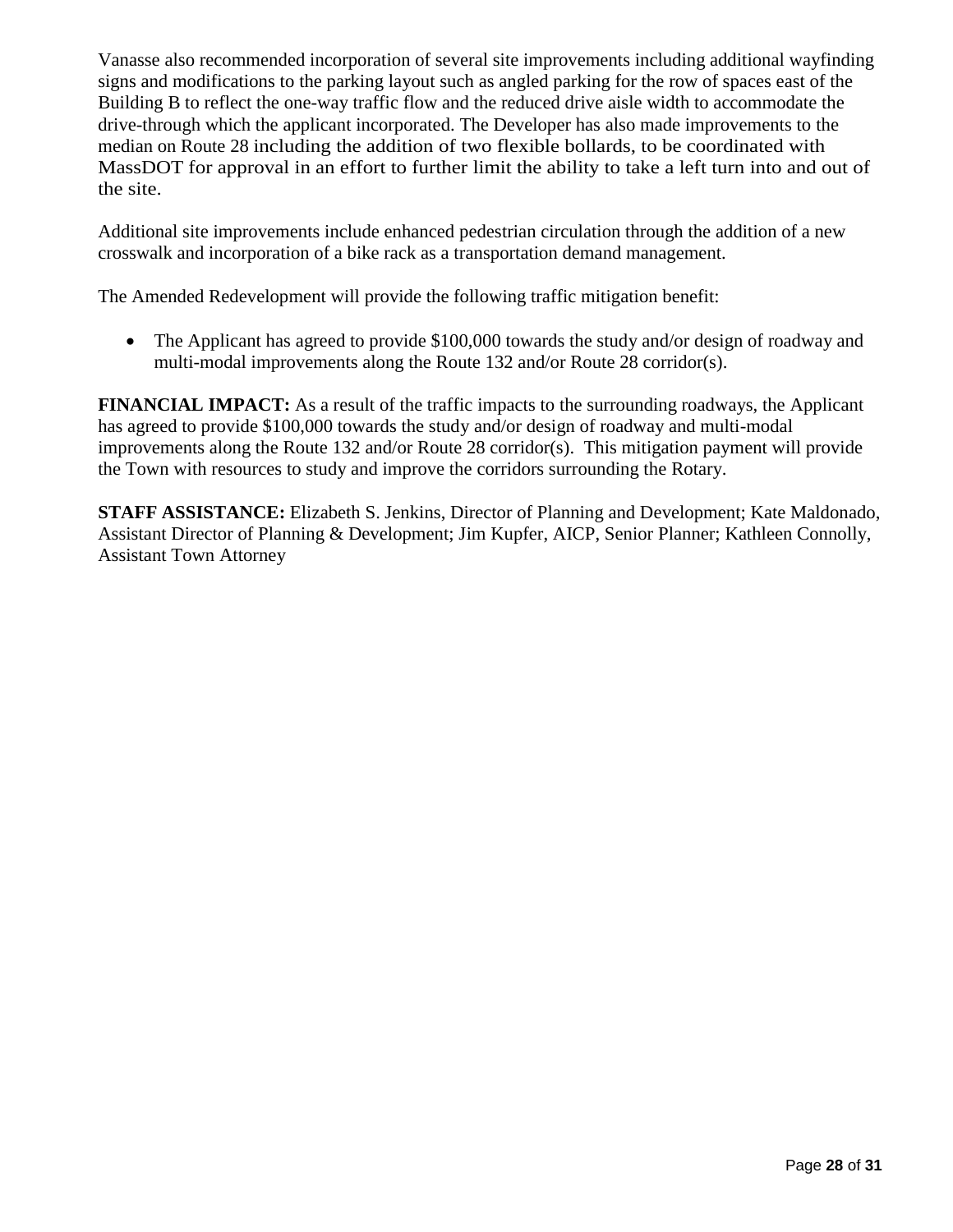### **ITEM: 2022-070 INTRO: 01/06/2022**

#### **2022-070 RESOLVE DIRECTING THE TOWN MANAGER OR HIS DESIGNEE(S) TO IDENTIFY AND UNDERTAKE ANY STEPS NEEDED FOR THE TOWN TO CONTINUE TO MEET CRITERIA 2, 3 AND 4 OF THE GREEN COMMUNITY DESIGNATION AND GRANT PROGRAM**

**WHEREAS,** the Green Community Designation and Grant Program (the "Program") established pursuant to G.L. c. 25A, § 10, the Green Communities Act, sets forth five criteria which municipalities must meet in order to be designated as a Green Community;

**WHEREAS,** Criteria 2, 3 and 4 are within the purview and authority of the Town Manager;

**WHEREAS,** Criteria 2 requires the Town to adopt an expedited application and permitting of one year at most, under which facilities interested in locating their facility in a designated renewable zone may be sited within the Town, and such expedited permitting process was adopted by the Town in 2010;

**WHEREAS,** Criterion 3 requires the Town to establish an energy use baseline inventory for municipal buildings and facilities, street and traffic lighting and vehicles; and adopt an Energy Reduction Plan demonstrating a reduction of twenty percent (20%) of energy use after five (5) years of implementation, and such energy use baseline was established in 2019, along with the preparation by staff of an Energy Reduction Plan to achieve the 20% reduction in five years; and

**WHEREAS,** Criterion 4 requires the Town to adopt a Fuel-Efficient Vehicle Policy requiring all municipal departments and divisions to purchase fuel-efficient vehicles; develop and maintain a vehicle inventory for all four-wheeled vehicles; and provide a plan for replacing non-exempt vehicles with vehicles that meet specified fuel efficiency ratings, and such Policy was adopted by the Town Manager in 2010;

**THEREFORE, BE IT RESOLVED:** That the Town Council does hereby direct the Town Manager or his designee(s) to review the steps that have been taken by the Town to meet Criteria 2, 3 and 4 of the Program, and identify and undertake actions and updates, if any, which are needed for the Town to meet or continue to meet those criteria, including, but not limited to, adoption by the Town Manager of the Energy Reduction Plan prepared by staff, monitoring the Town's efforts in complying with the 2010 Fuel-Efficient Vehicle Policy, and, if appropriate, re-issuing or reaffirming any relevant policy directives.

**SPONSOR**: Mark S. Ells, Town Manager

DATE ACTION TAKEN

\_\_\_\_\_\_ \_\_\_\_\_\_\_\_\_\_\_\_\_\_\_\_\_\_\_

\_\_\_\_\_\_ \_\_\_\_\_\_\_\_\_\_\_\_\_\_\_\_\_\_\_

\_\_\_Read Item \_\_\_Rationale \_\_\_Council Discussion \_\_\_Vote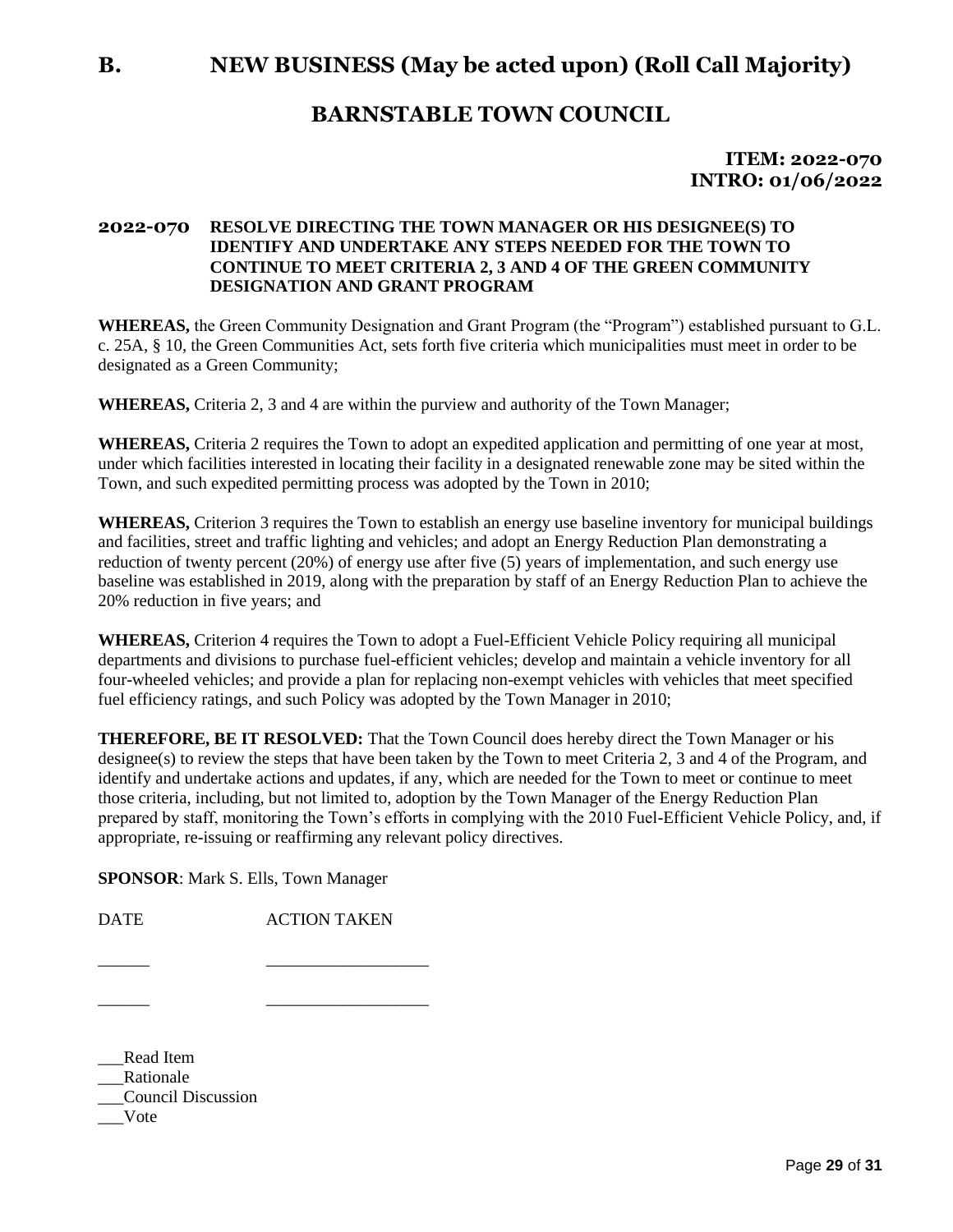# **B. NEW BUSINESS (May be acted upon) (Roll Call Majority) BARNSTABLE TOWN COUNCIL**

**ITEM # 2022-071 INTRO: 01/06/2022**

### **2022-071 APPROVAL OF THE APPOINTMENTS TO THE APPOINTMENTS COMMITTEE**

**RESOLVED:** That the Town Council does hereby approve the Town Council President's appointments of Councilors David Bogan, Jennifer Cullum, Jeffrey Mendes, Paul Neary and Tracy Shaughnessy as members of the standing Appointments Committee of the Town Council.

**SPONSOR:** Matthew P. Levesque, Town Council President

DATE ACTION TAKEN

\_\_\_\_\_\_ \_\_\_\_\_\_\_\_\_\_\_\_\_\_\_\_\_\_\_

\_\_\_\_\_\_ \_\_\_\_\_\_\_\_\_\_\_\_\_\_\_\_\_\_\_

\_\_\_Read Item \_\_\_Rationale \_\_\_Council Discussion \_\_\_Vote